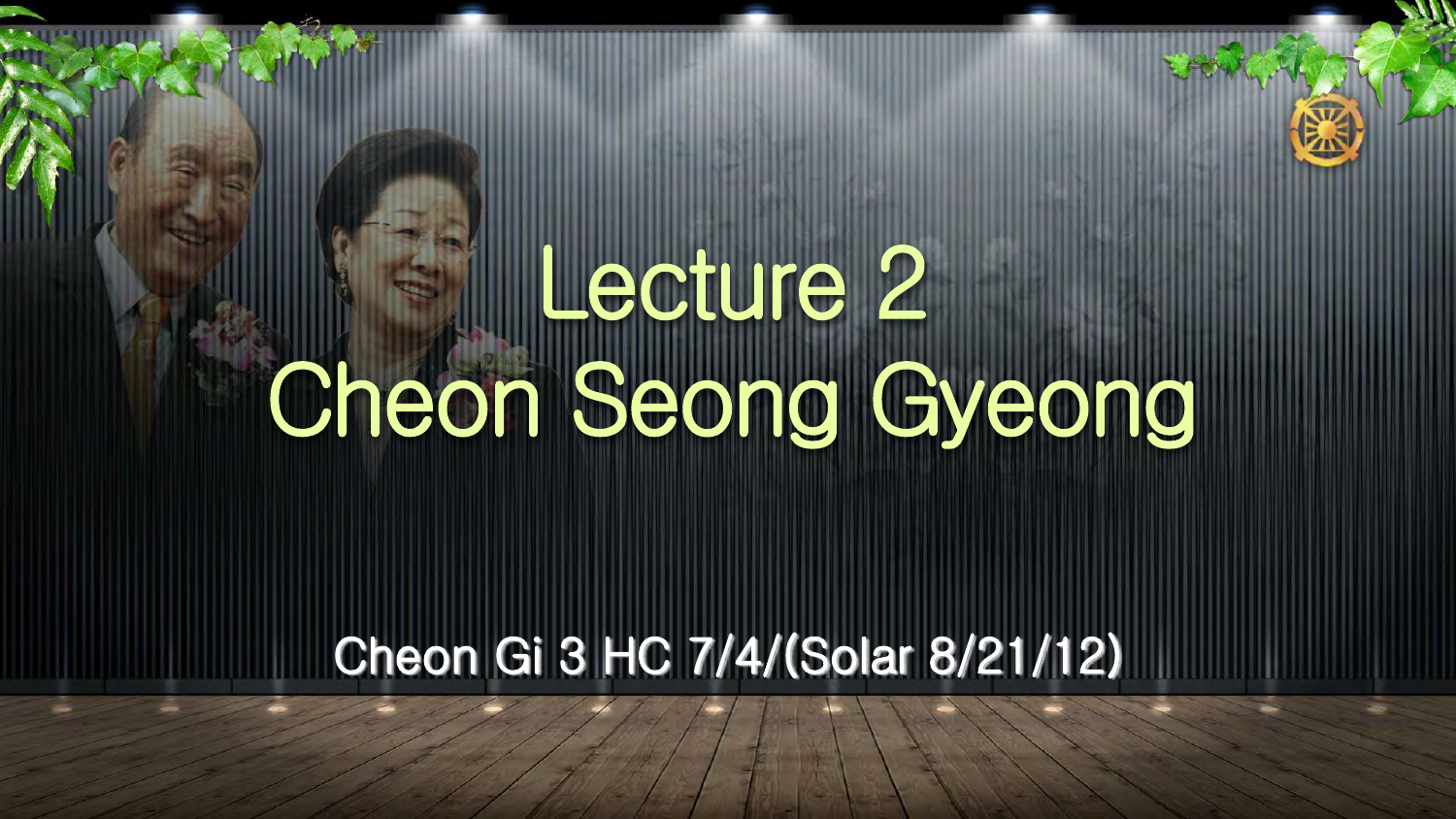# I. Introduction

A. Composed of 16 Books B. First bible of Unification Church C. General understanding D. Analysis of content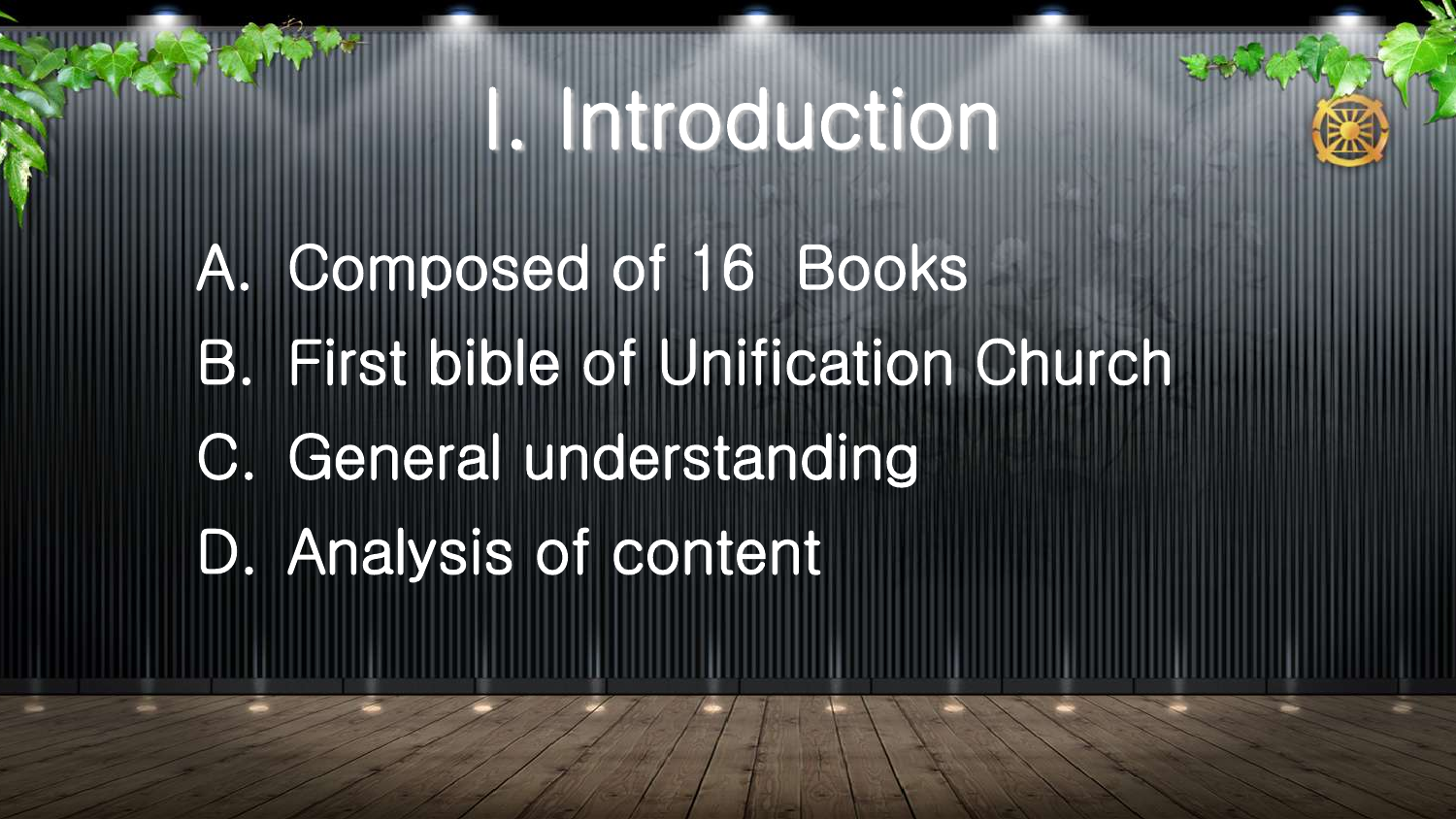- 1. Dedication to True Parents: 2003.10.26
- 2. Completion of CSG hoon dok (3 times): 2003.10.29- 2004.4.18
- 3. Dedication to God: 2004.4.18, East Garden 4. Presentation of CSG: 2005.2.17, CIG Leaders Meeting 5. Presentation of CSG to members (20) : 2005.3.4

# II. Cheon Seong Gyeong is the Scripture of the Age After the Coming of Heaven A. Dedication and presentation of CSG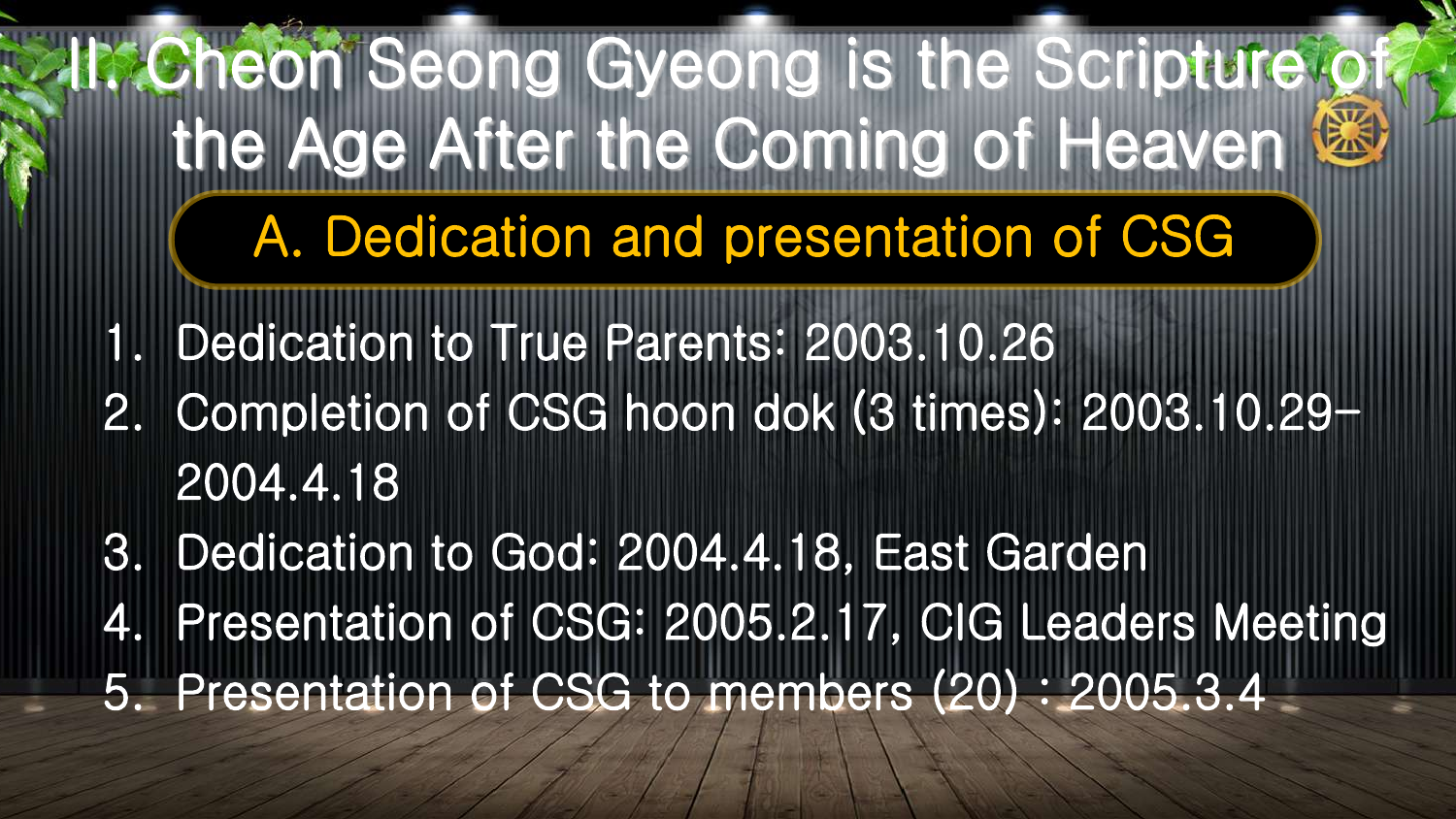- 1. TP were the motivation: Uruguay Punta del Este
- 2. Japanese HQ's publication of hoon dok material in single volumes
- 3. TP's direction to publish CSG: 7/17/03)
- 4. "True Parents," "Earthly Life and the SW," and "True Family and the Family Pledge" included 5. 1 st edition of CSG: 7/17/03 (originally Oct.)
- 6. 2 nd edition of CSG (1/15/05): For distribution



# B. Motivation for Publication of CSG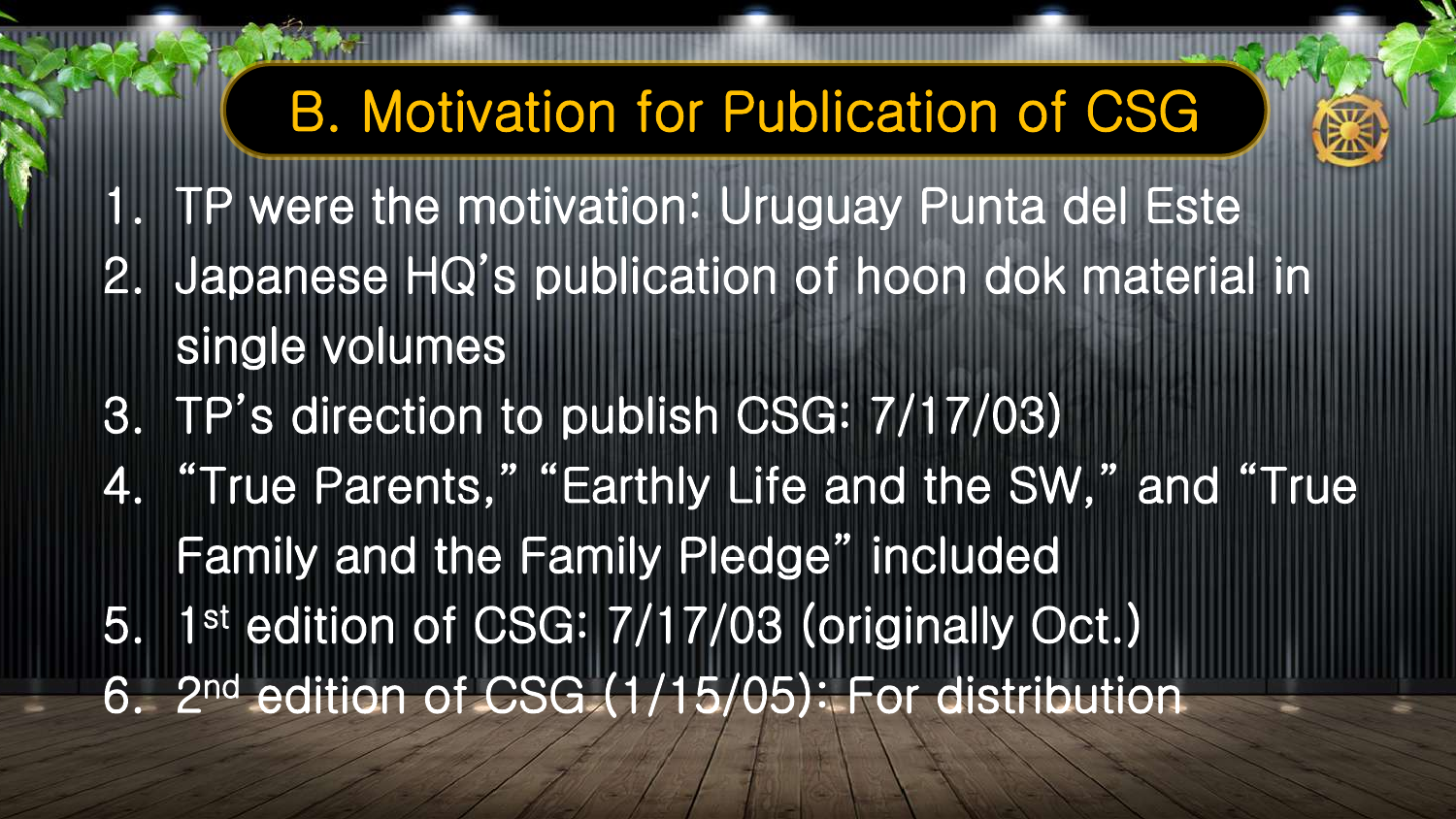1. Selection of the essence of entire Providence 2. The only bible in Heaven and on earth 3. Main bible to hoon dok even in Heaven 4. Bible of the Age After the Coming of Heaven 5. Academic value

# C. Value of CSG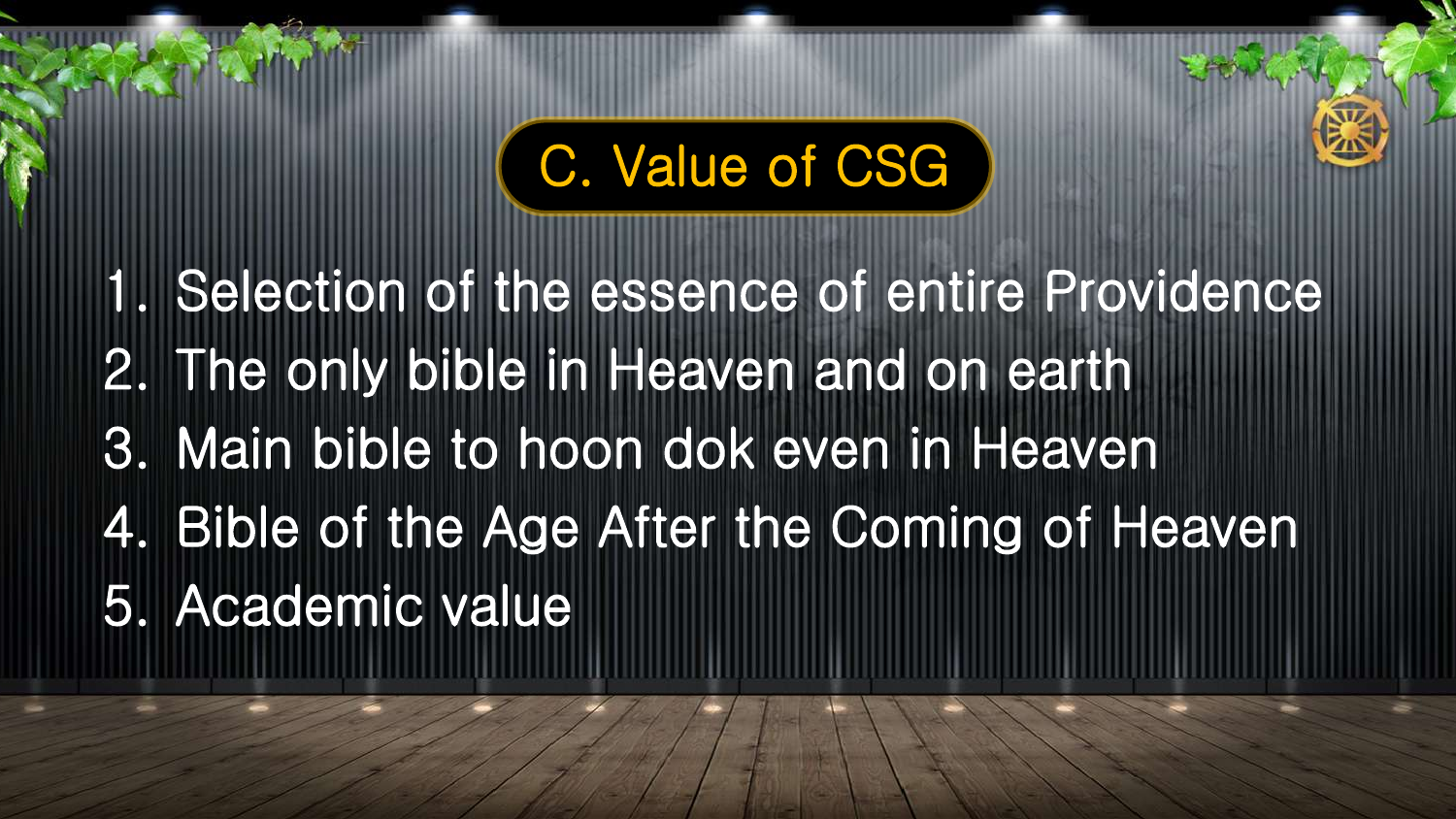# **III. Analysis of CSG's Content"** Book 1 True God

A. Divine entity of God 1. Dual characteristics: Being of harmony and unification (47) 2. God's purpose of creation and omnipotence (48) B. God and history of creation 1. AF, AL, AO 2. Adam and Eve are the 2nd creators

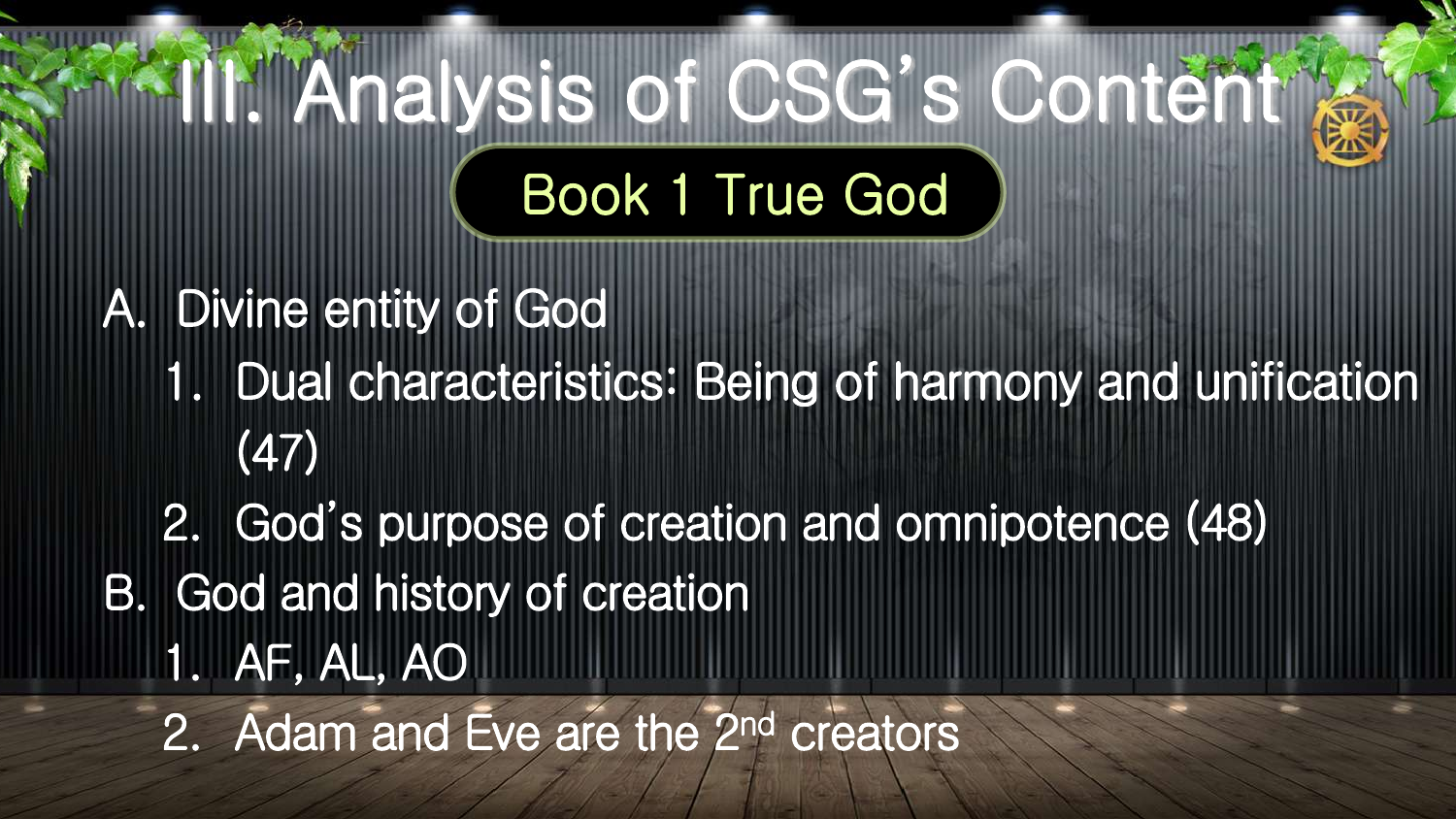A. History of Restoration Providence and Changes in Perception of God 1. God revealed in the Old Testament Age was angel (Heb. 2:2; Act 7:30, 35, 38) 2. New Testament Age: Age of adopted son (Rom. 8:23) 3. Completed Testament Age: Age of direct child B. God seen through True Father's eyes 1. After the Fall, inside prison made by Satan 2. God is liberated through the Messiah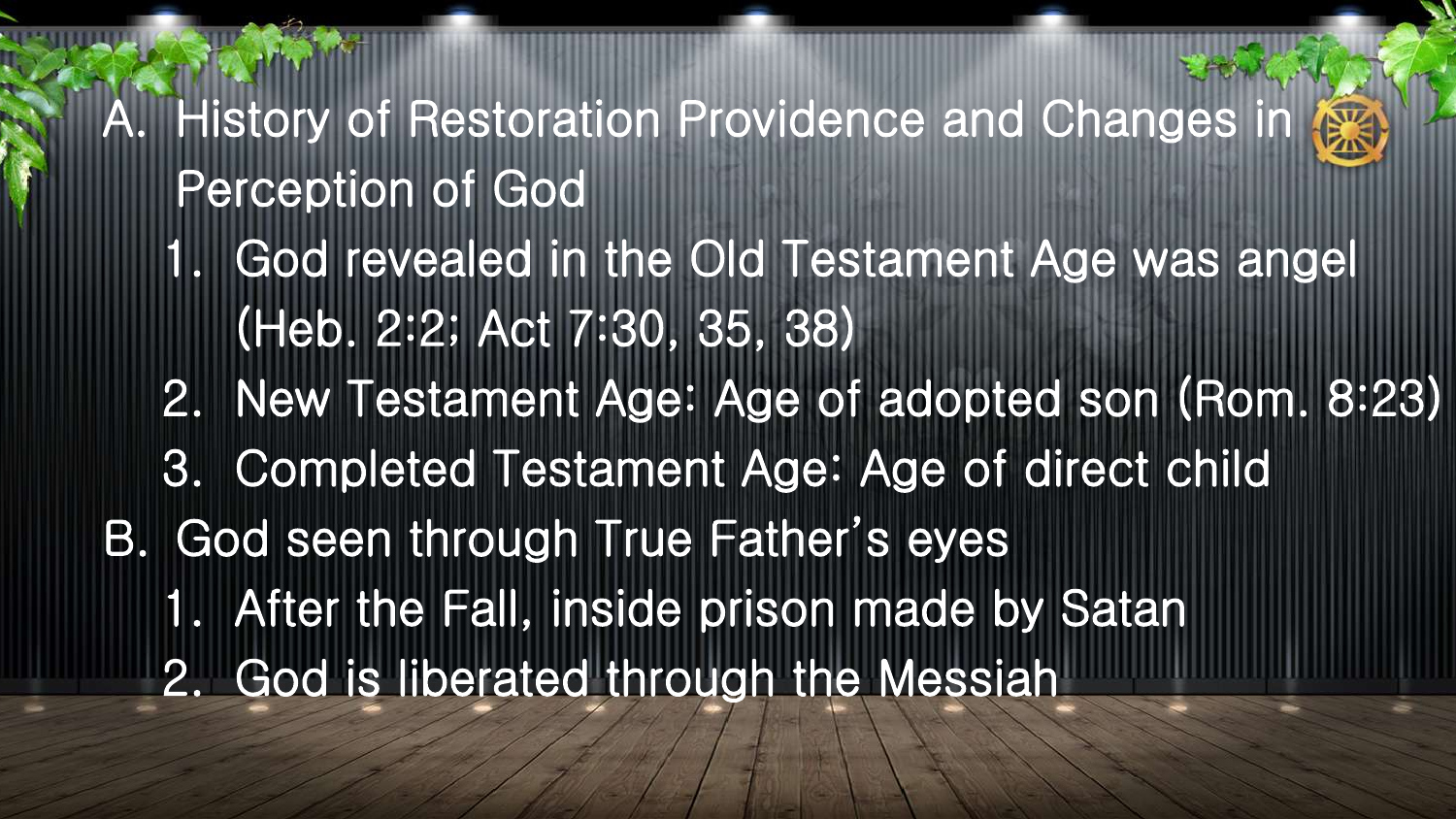- A. Messiah and TP
- B. God, TP, and children (1/16/03; 10/25)
- C. Parents of Heaven, Parents of Earth, Parents of Heaven and Earth
- D. Trinity and Holy Father, Holy Son, Holy Spirit (8/1/96)
- E. Proclamation of eldersonship, parentship and kingship
- F. Three great blessings and three subject thoughts (7/4/07)
- G. Family federation and four position foundation (7/31/96; 8/1)

## Book 2 True Parents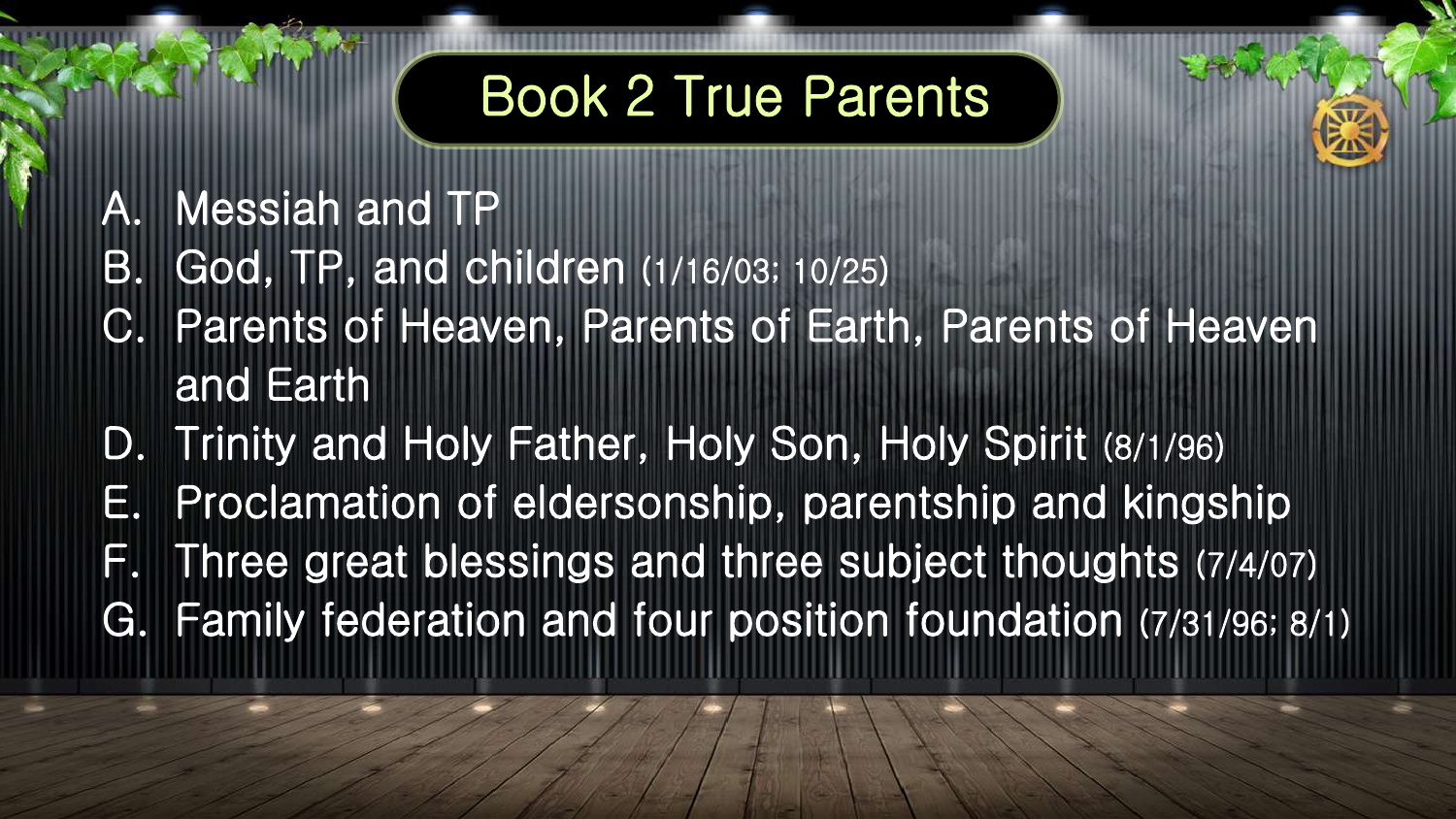- A. Words related to True Love
	- 1. In Search of the Origin (8/1/96)
	- 2. Through Jeong-seong and Love (1/5/99)
	- 3. Everyone Wants True Love (3/14/99)
	- 4. Completion of TL is the completion of Heaven in Heaven and on Earth (9/5/99)
	- 5. The Cosmos is My Hometown and Homeland (12/19/99)
	- 6. Unification of the World and North and South Korea is Through True Love (speech for Rally for the Unification of North and South Korea, 2000)



### **a** Book 3 True Love (9/22/09)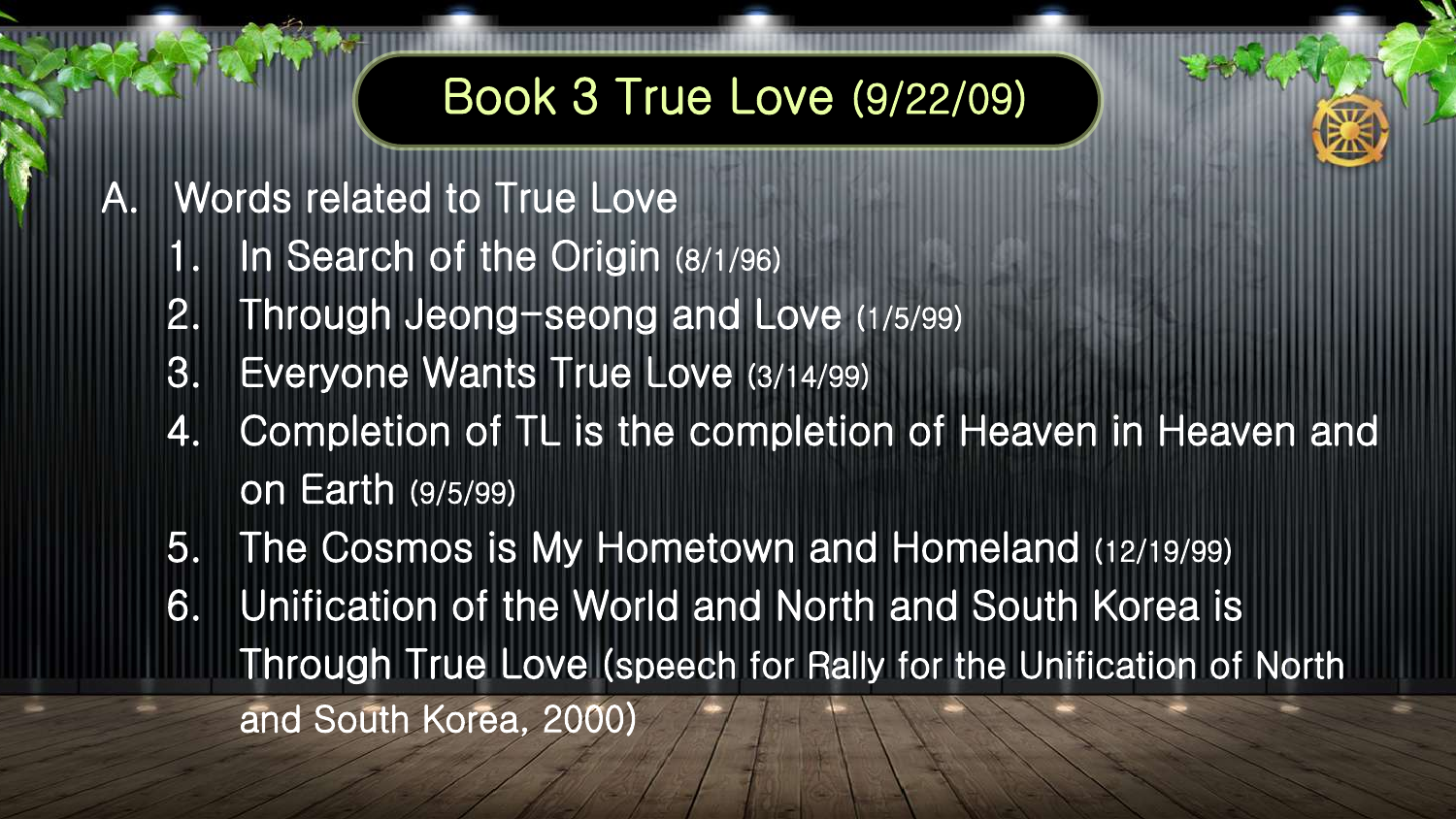A. True Family in the original creation 1. Tradition of Choosuk-jeol in 1994 2. Greatest gift in the Age of the Realm of the 4<sup>th</sup> Adam

B. The way of law of love centering on family 1. Family is the school of love 2. Family is the training center to prepare for the Age of SW



### Book 4 True Family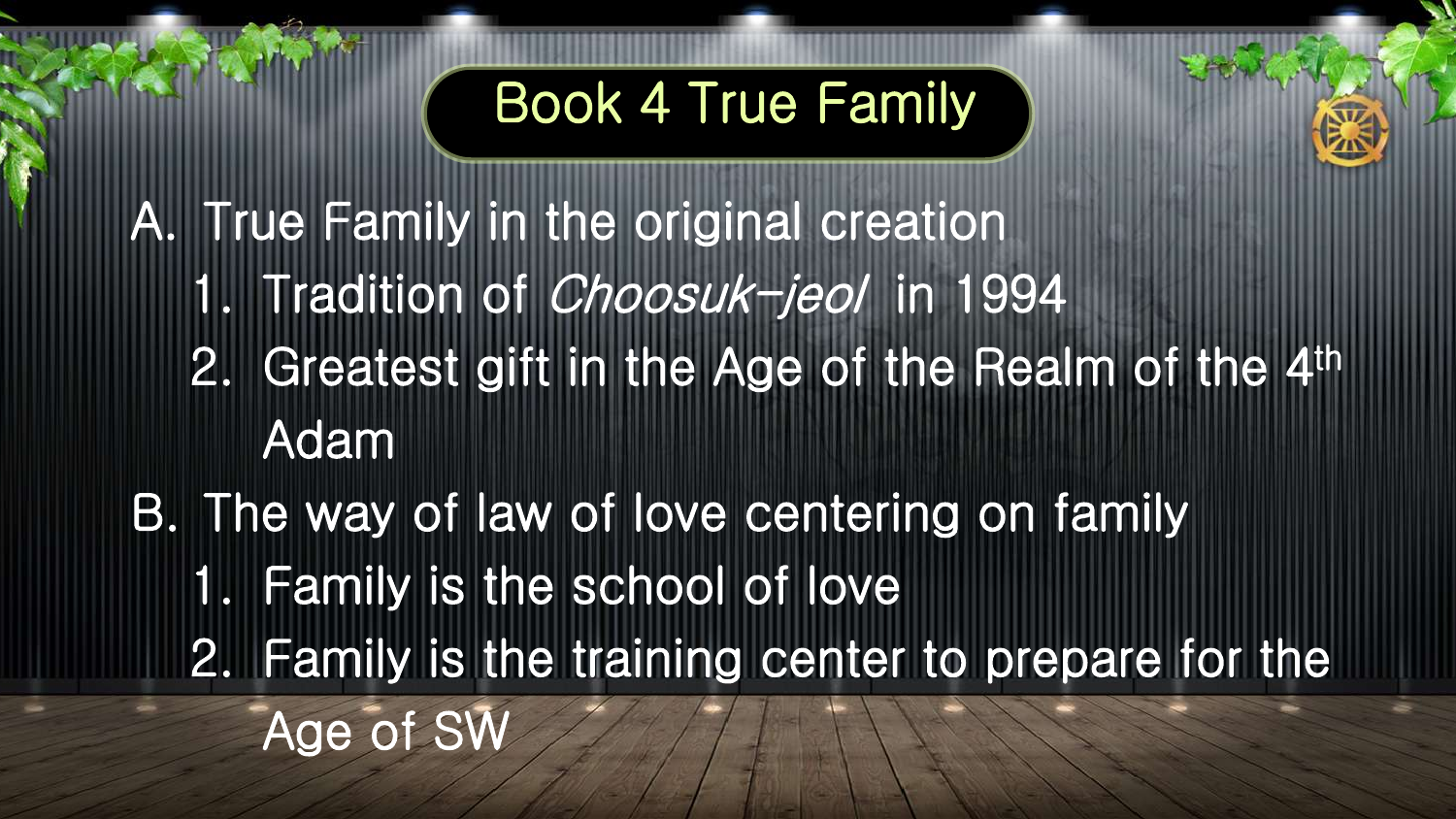### C. Love between man and woman and marriage in the  $\mathbb Z$ original creation

- 1. Become parents of heaven and earth (10/25/03)
- 2. Realization of the greatest literature and arts in the family
- D. True education of children
	- 1. Education of children is through exemplary life course
	- 2. 21-day workshop for TC by TP: 1997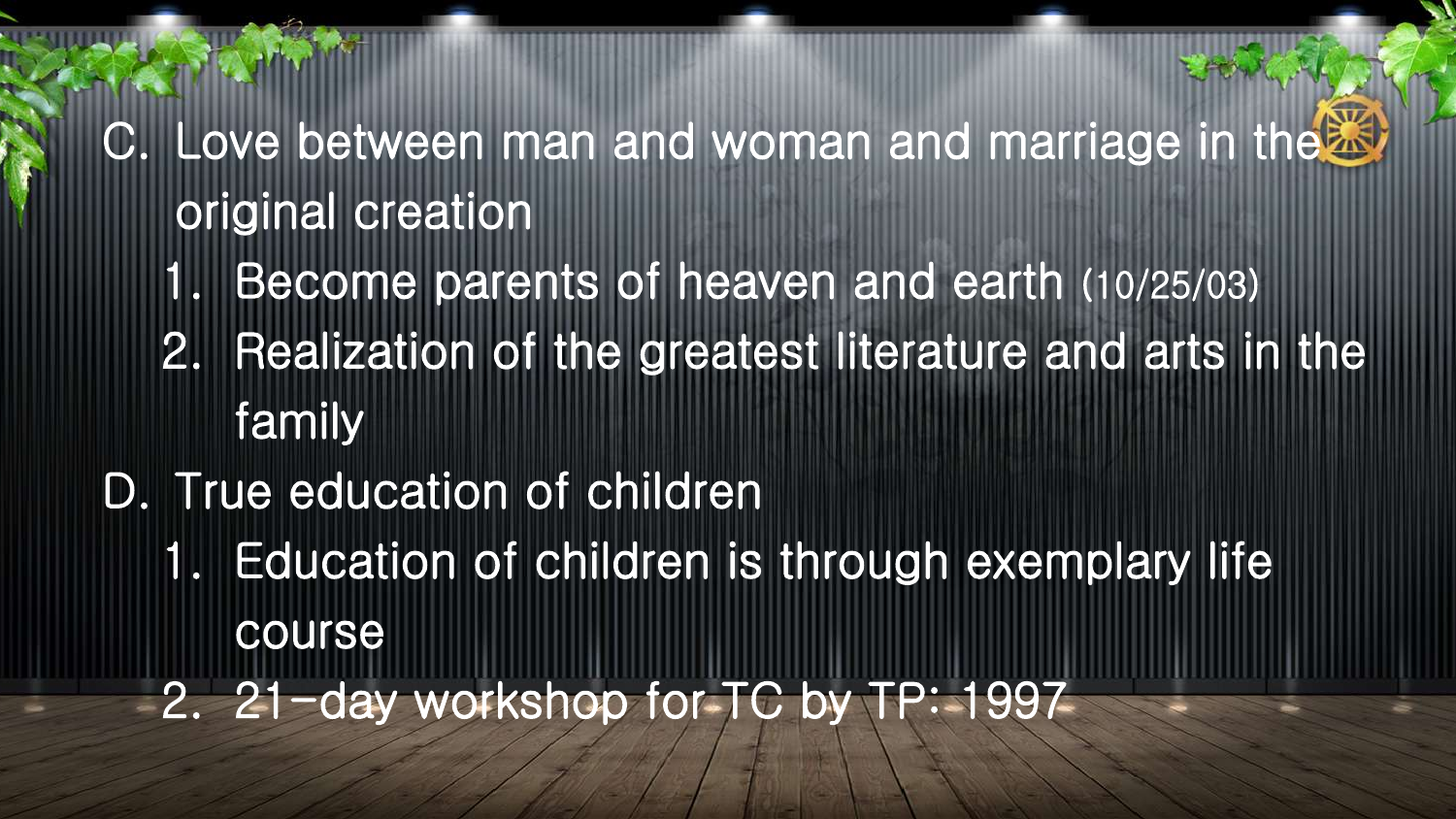- A. Structure of Earthly Life and the Spirit World
	- 1. Existence of human beings in the P and SW
	- 2. Death and the spirit world
	- 3. The Spirit World
	- 4. The Kingdom of Heaven
	- 5. The Messiah and the Spirit World
	- 6. Our Position in Relation to the Spirit World
	- 7. Our Relationship with Those in the Spirit World



# Book 5 Earthly Life and the Spirit World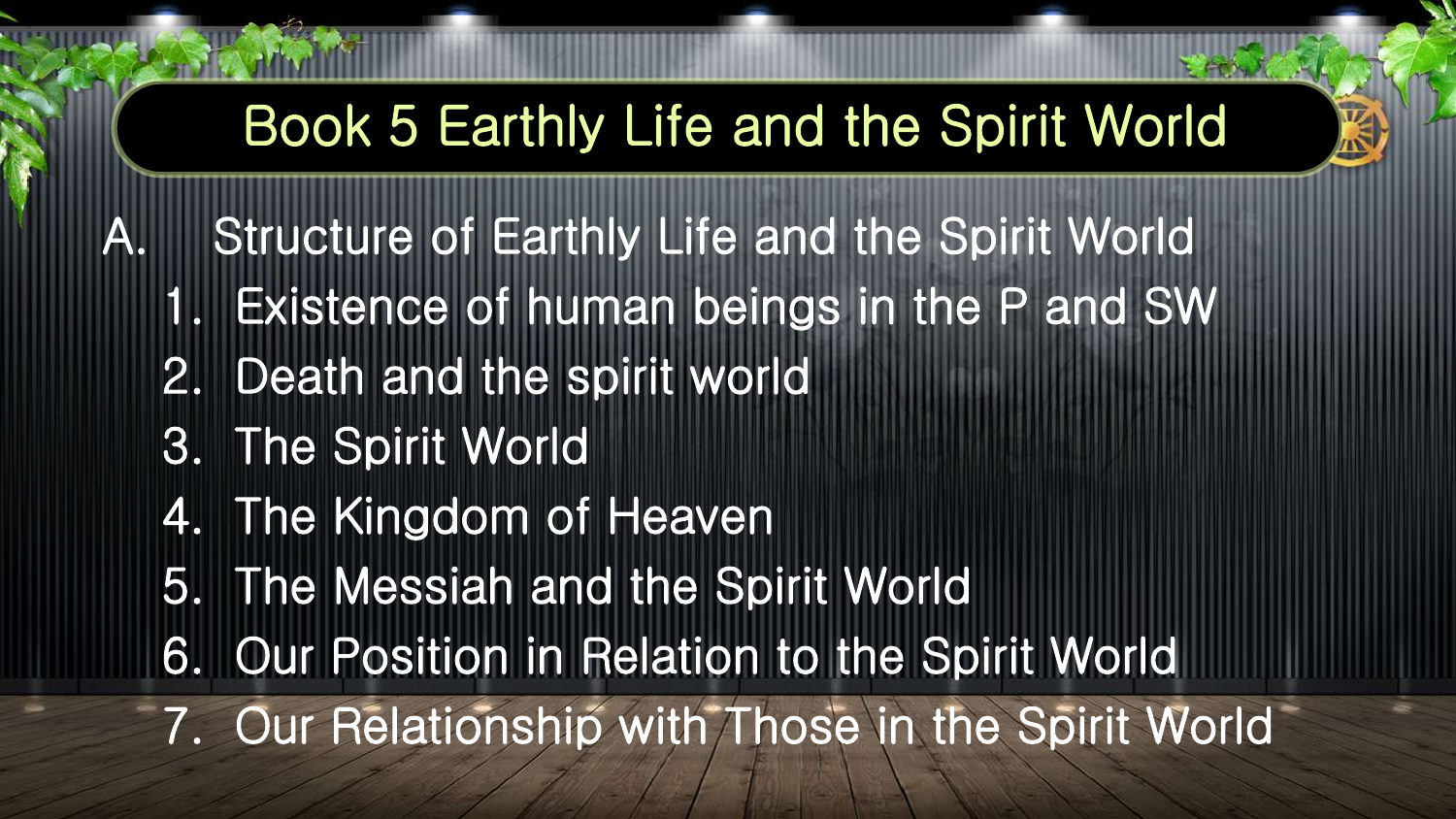B. The life course that human beings need to go through (12/19/98) 1. Period of womb (10 months): Period of water 2. Earthly life (100 years): Period of air 3. Life in the spirit world (eternal): Period of love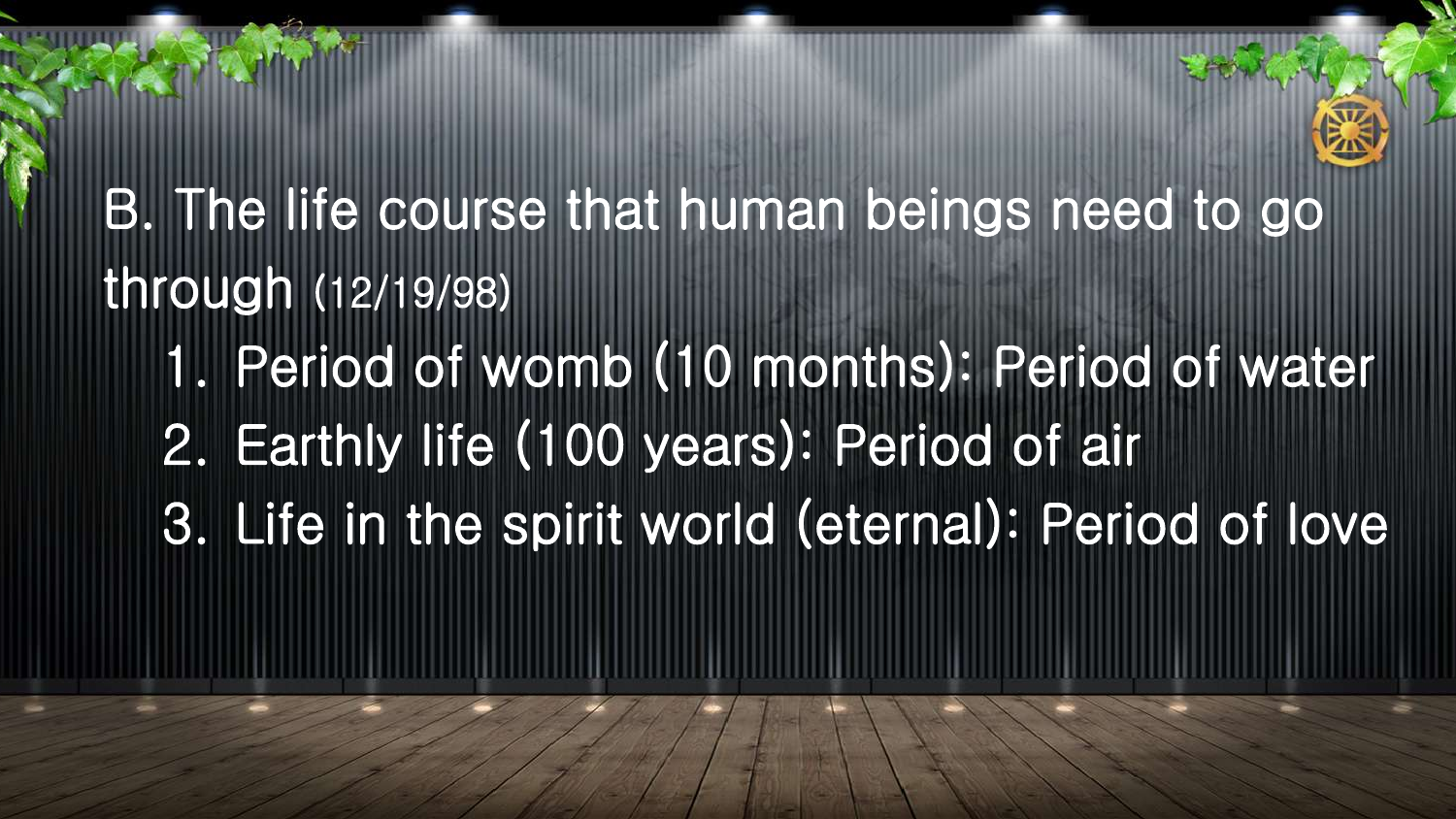C. Diagnosis of the cause of Korea's IMF incident and its prescription (2/2/98)

- 1. Diagnosis of cause: Breaking up of family and the problem of downfall of youth
- 2. Prescription: Introduce God, SW, TL
- 3. Specific action: Hoon Dok Rally and SW introduction
- 4. Hoon Dok Rally speech (1998): Blessing and Eternal

Life (Earthly Life and the Spirit World, Chapter 1 Section 5)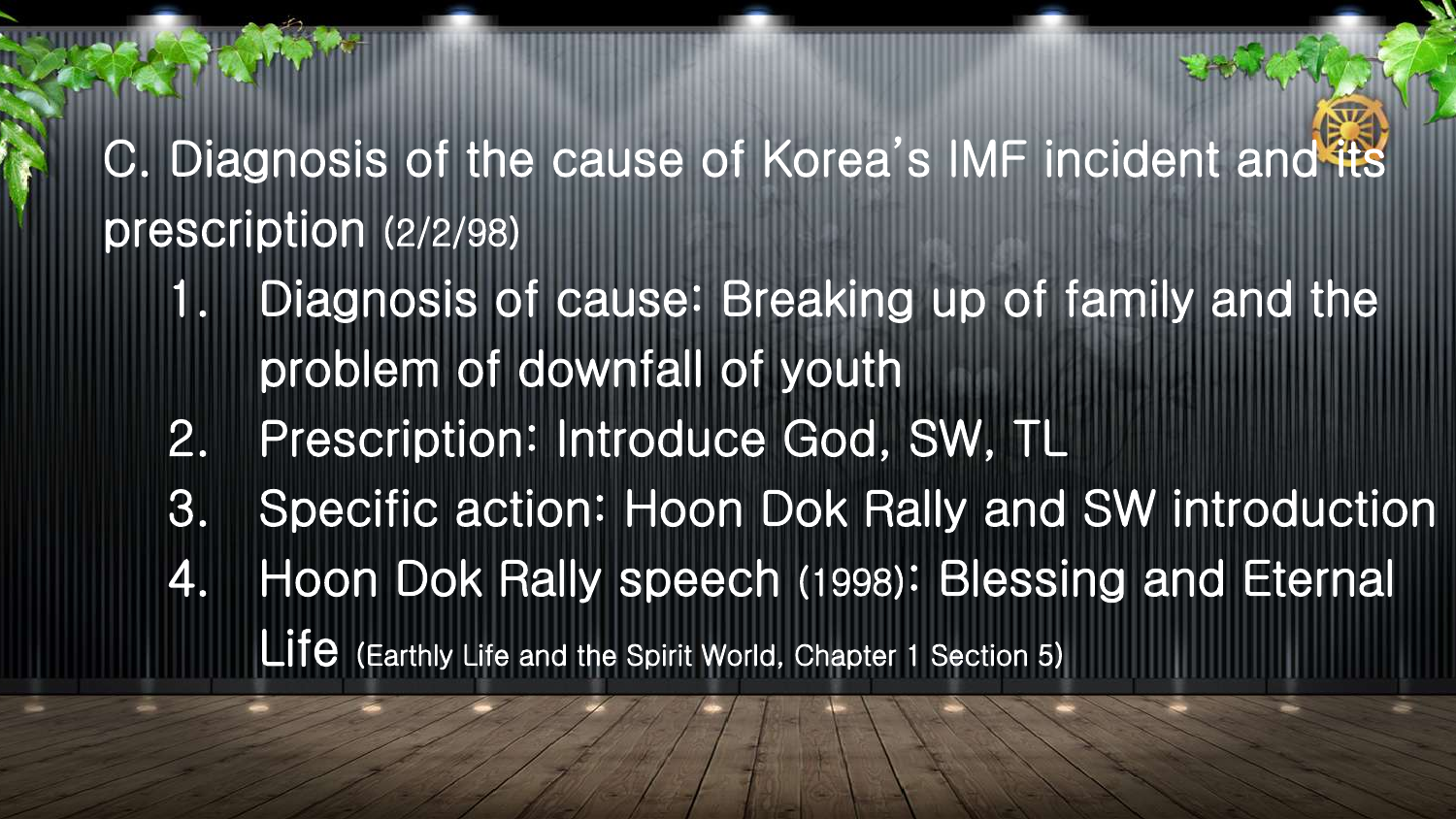A. The Path of Life: Name tag B. Spirit world is where you breath TL C. TP and the SW: Joint-security area D. Structure of the SW: Heaven, paradise, middle realm, hell (4/11/99)

### Book 6 Our Life and the Spiritual Realm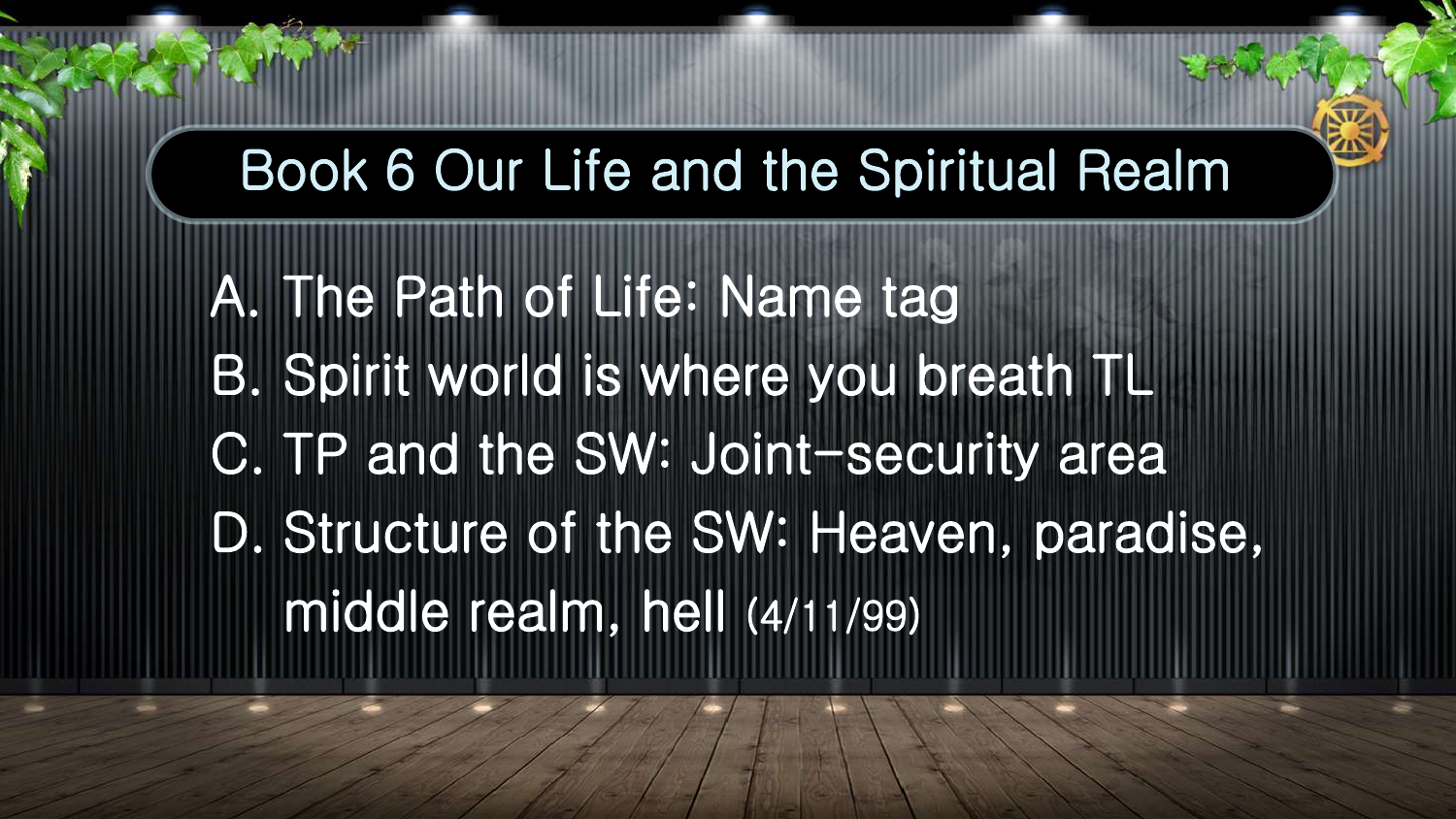A. Unification church tradition

- 1. 8 Holy Days and An Shi Il (2/13/97)
- 2. Purpose of creation centering on relationship: Heavenly Heart Unification Church
- 3. Life of attendance (9/14/97)
- 4. Workshop attendance (2, 7, 21, 40: 70 days )
- 5. Cheon Il Guk Constitution Article 1 (1/13/01)
- 6. Unification Church blessed families common good



## Book 7 Etiquette and Ceremonies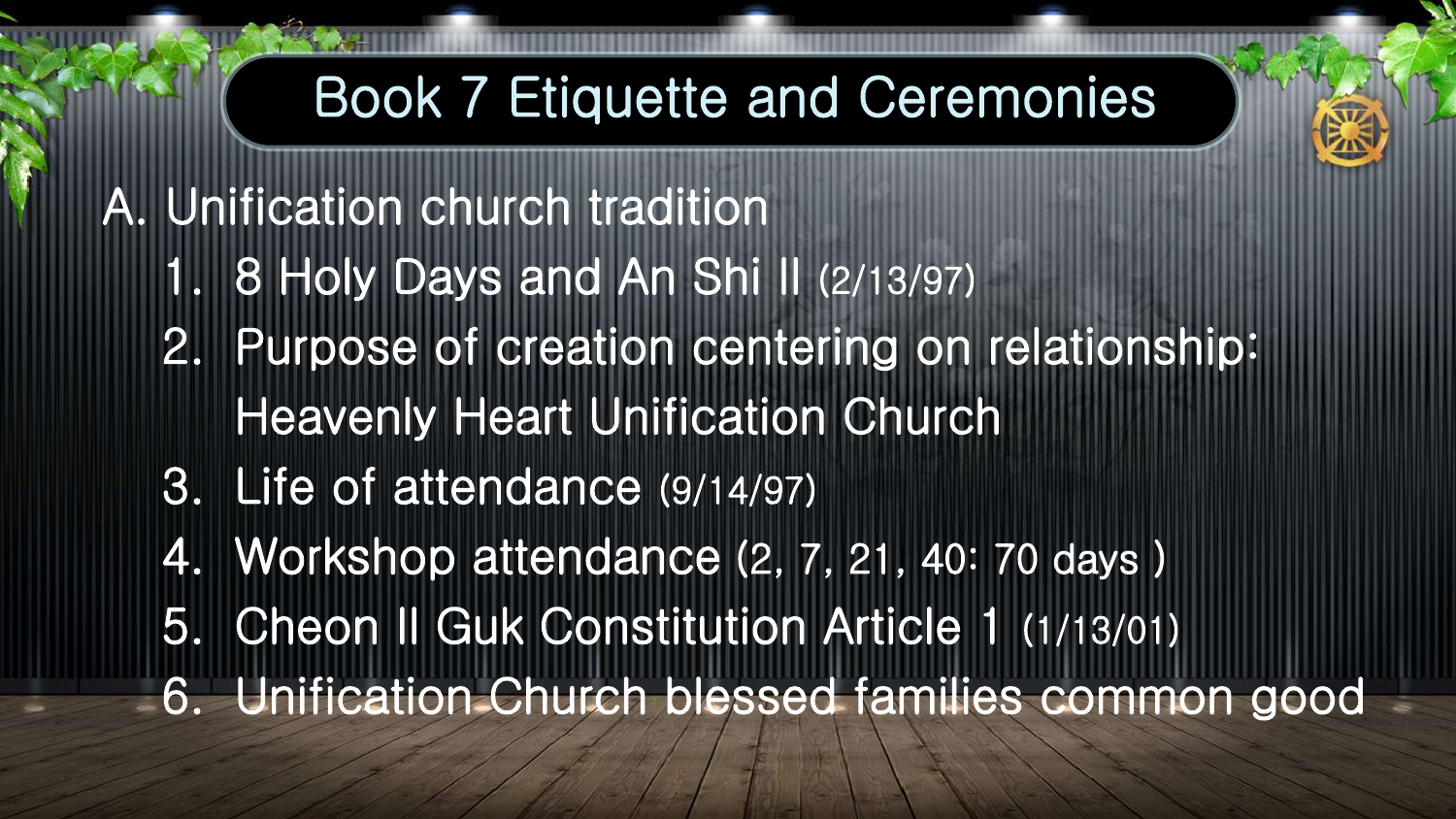### B. Unification church rituals

- 1. Special rituals: Service, Kyeong Bae Shik, anniversaries, use of holy candle, and sanctification
	- 2. Daily life: Public bathroom, public cafeteria, walking, dressing, hanging clothes, loading luggage, getting in the car
- 3. Ceremonies according to stages of life : In research
- 4. Birth and birth candle
- 5. 103-day celebration and first birthday celebration
- 6. Blessing ceremony: Rebirth blessing, resurrection blessing, Eternal life blessing (7/8/10)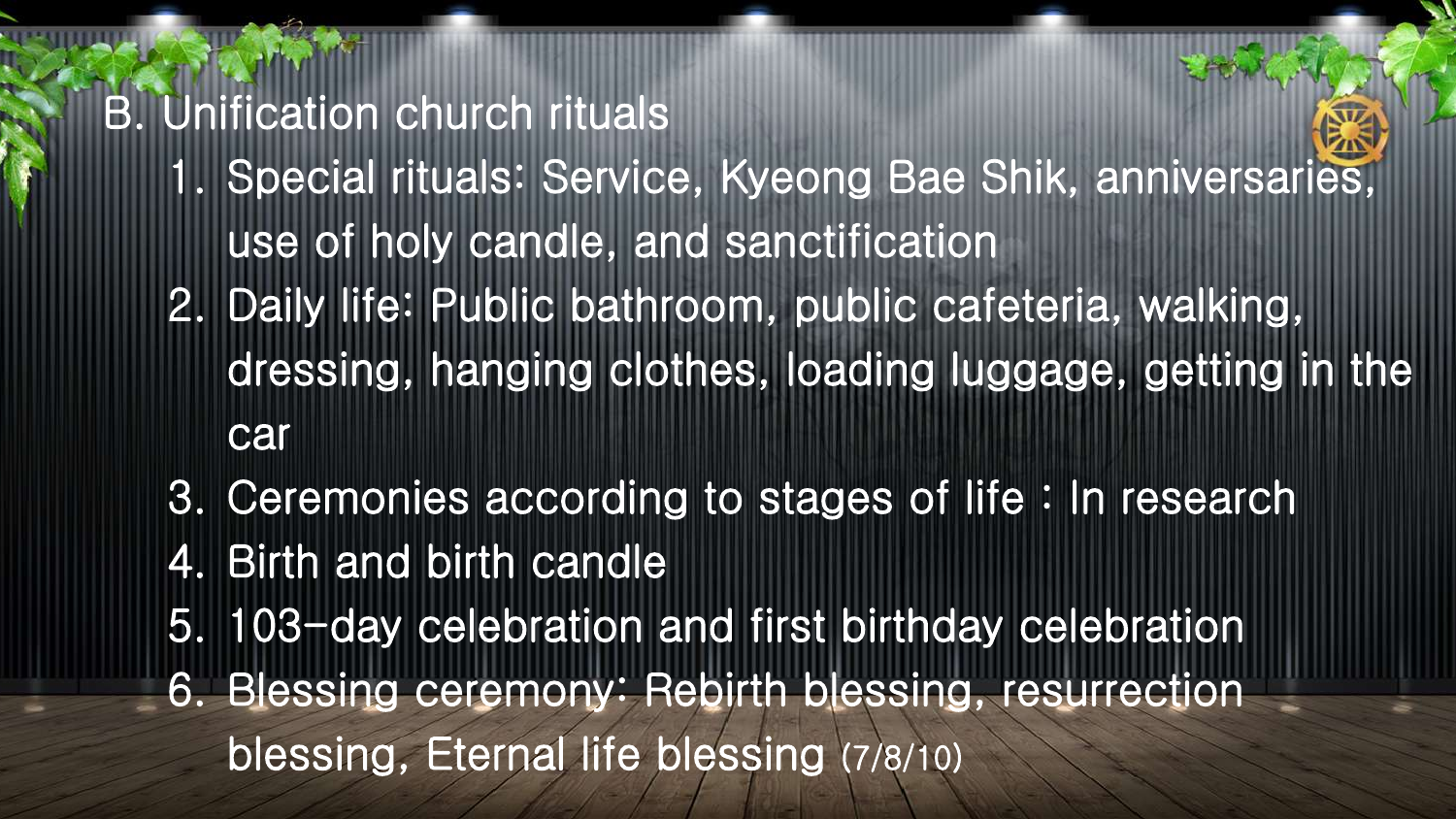- A. Fundamentals of Indemnification and the Principle of **Restoration** 
	- 1. God teaches Adam before the Fall: Language of Heaven
	- 2. Adam teaches his children: Language of humans
	- 3. Adam's grandchildren and descendants are taught by their parents: 8 GTTM
	- 4. Direct dominion and indirect dominion: Relationship of choice

# Book 8 Sin and Restoration through Indemnity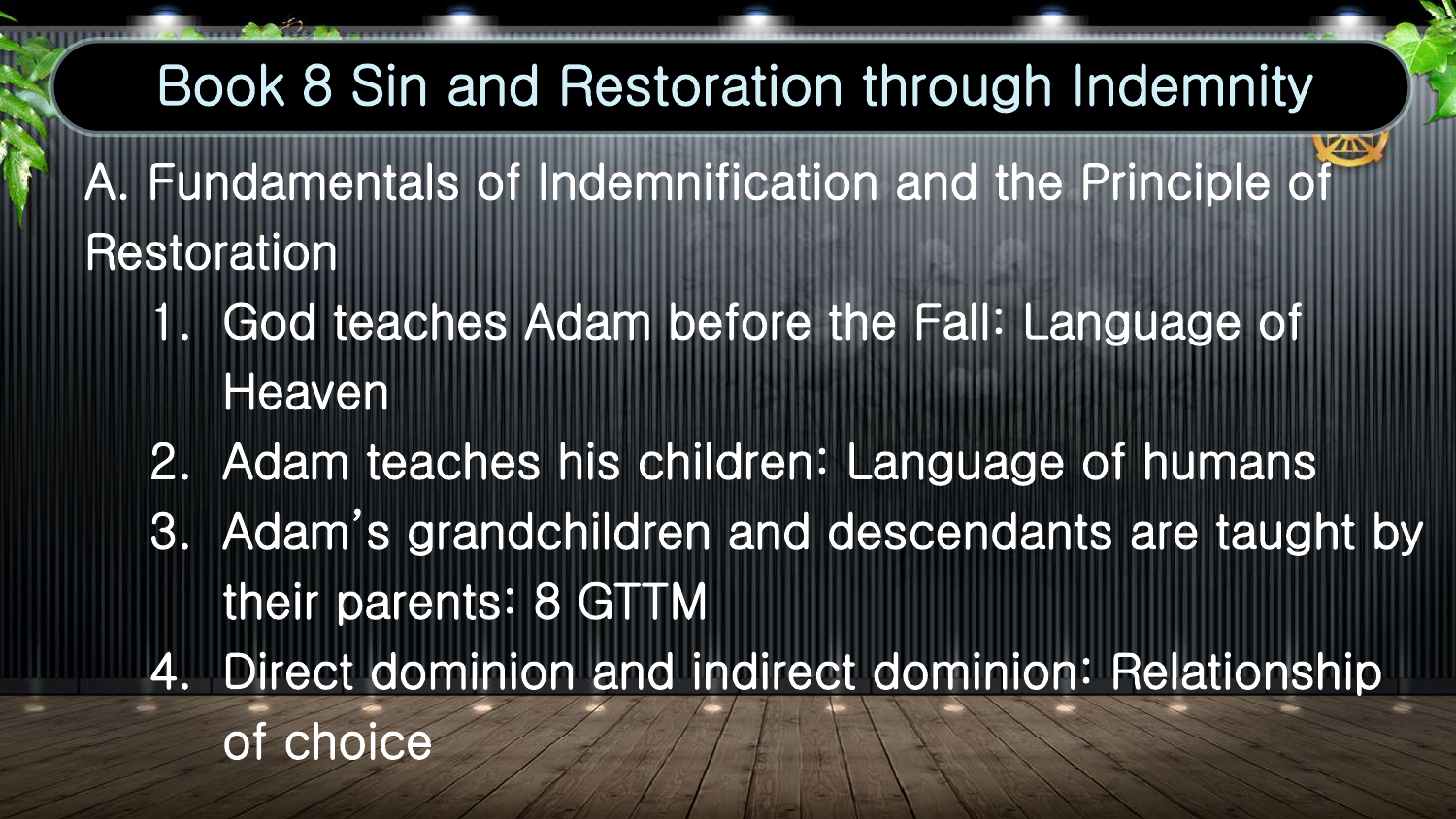B. Internal meaning of sin and the Fall of humankind: Identity of the Fall and Satan 1. What is the Fall (3/3/02) 2. What is the fruit of the tree of knowledge of good and evil (10/3/99) 3. To whom was the commandment given (3/23/02) 4. What is anti-Christ (concept)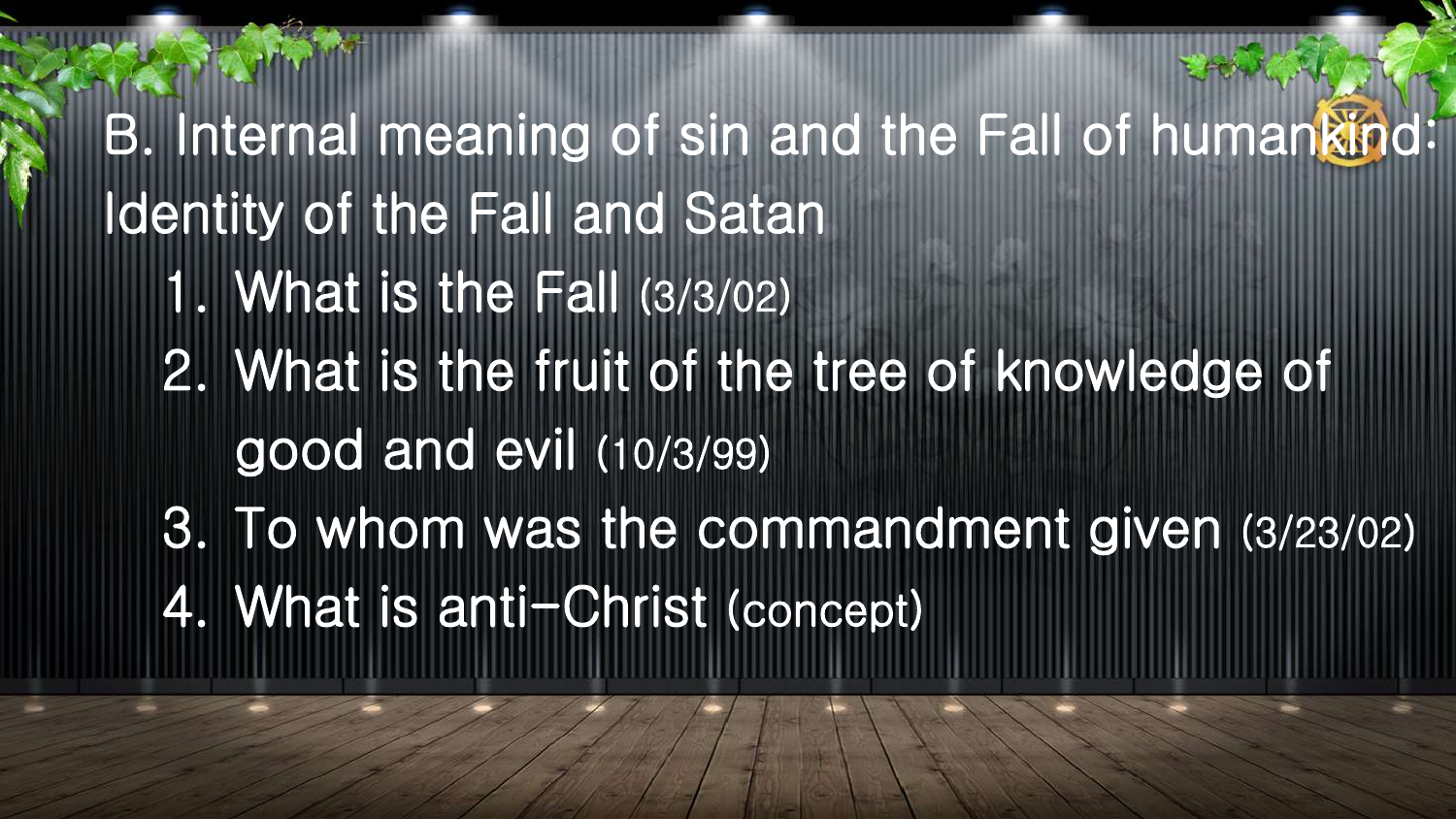## C. Formula for indemnity and restoration: Creation of lineage 1. Formula for the Providence of Restoration to send the Messiah

- 2. Restoration through indemnity of Eve's mistake: Rebecca, Tamar, and Mary
- 3. Deceive father and son
- 4. Restore right of the eldest sonship through motherson cooperation
- 5. Find wife for the Messiah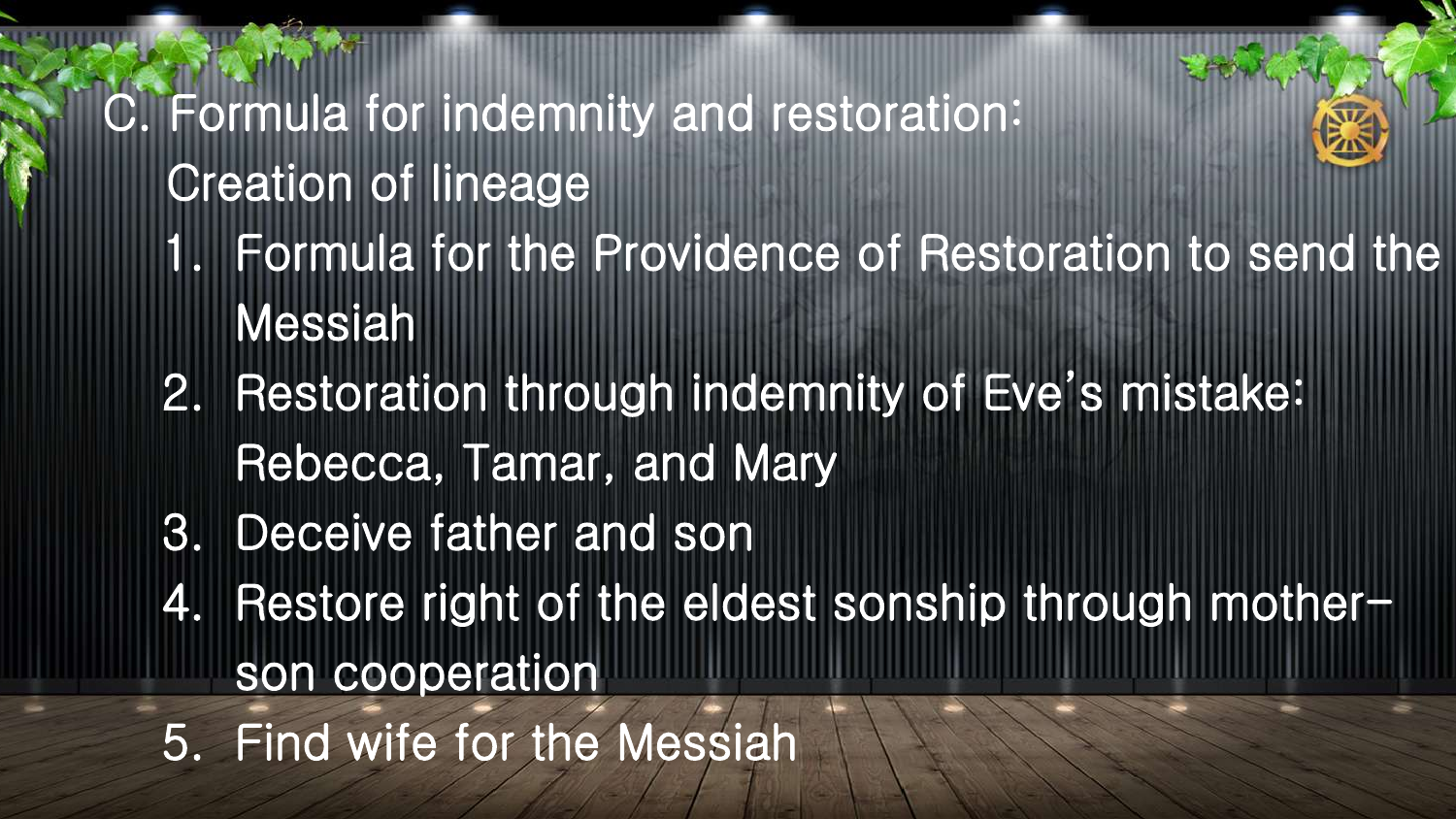D. Course of indemnity and our life: Creation of environment 1. Foundation of God before the Fall 2. Foundation of Faith: God and Adam 3. Foundation of Substance: Relationship between Cain (Lucifer) and Abel (Adam) (7/13/10), perfection of family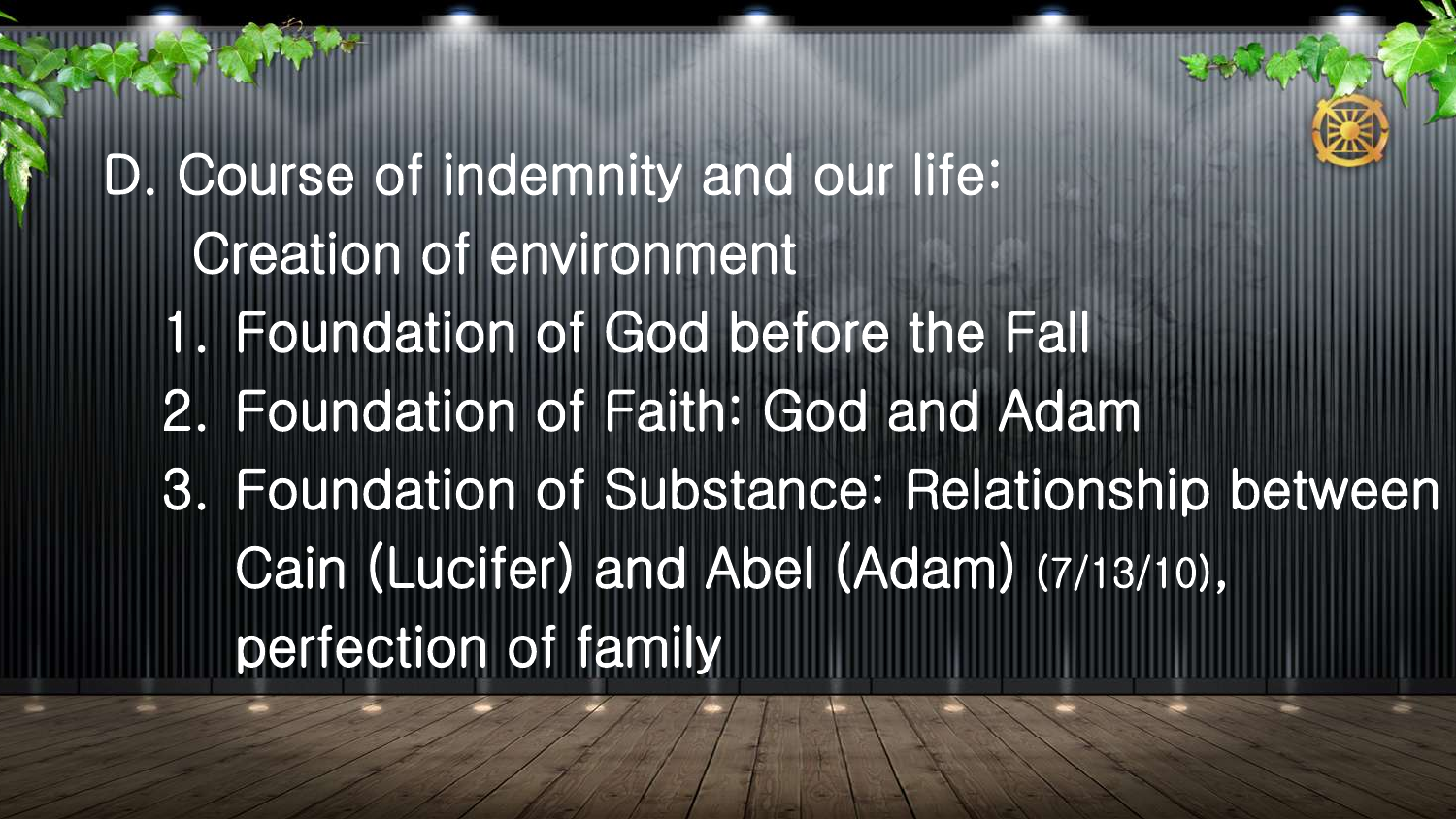2. Foundation of Messiah after the Fall a. Foundation of faith: Vertical relationship between God and central figure b. Foundation of substance: Horizontal relationship between Cain and Abel 3. Principle of restoration of Cain (6/6/76) 4. Course of Restoration is the principle of Recreation through the cooperation of God and SW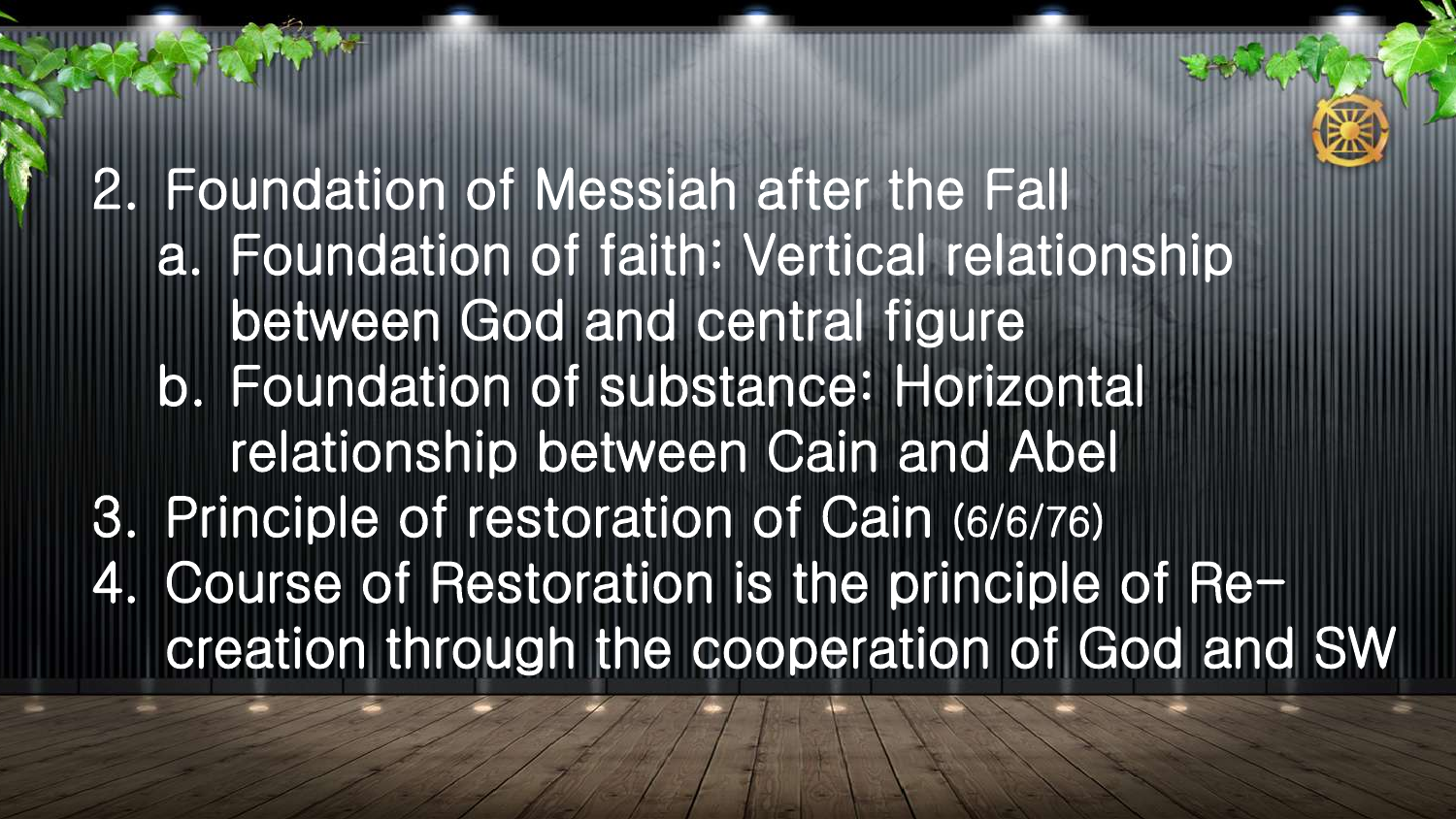### A. TP and the Blessing

- 1. Holy Wedding and change of TP's position
	- a. Engagement and Holy Wedding (3/25/60; 4/11)
	- b. Holy Wedding of Parents of Heaven and Earth for the Opening of the Gate of CIG (2/6/03)
	- c. Holy Wedding Ceremony of TP of HEH: God's wedding ceremony (1/13/13)
- 2. TP engrafts the original baby seed to fallen humankind (7/31/96)
- 3. Conversion of lineage through TP: Holy Wine Ceremony, Blessing Marriage, 3-day Ceremony

# Book 9 Blessed Family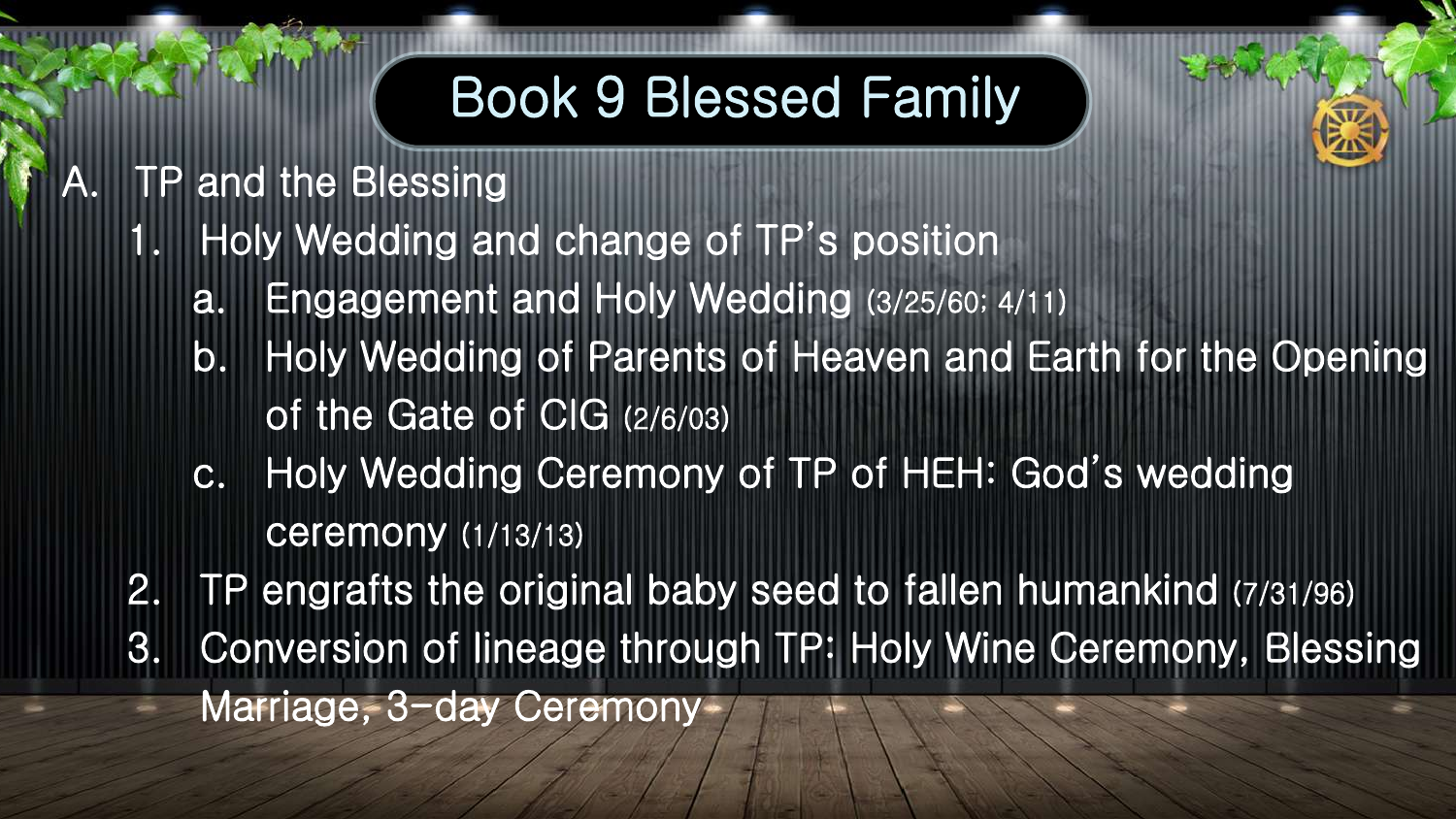B. Expansion of the Providence through BF 1. From 3 couples to 6,500 couples (4/16/60- 10/30/88) 2. From 30,000 couples to 3.6 million couples (8/24/92-7/15/97) 3. From 3.6 million couples to 360 million couples (11/30/97-2/7/99) 4. 400 million couples singles blessing age (after 2/13/00)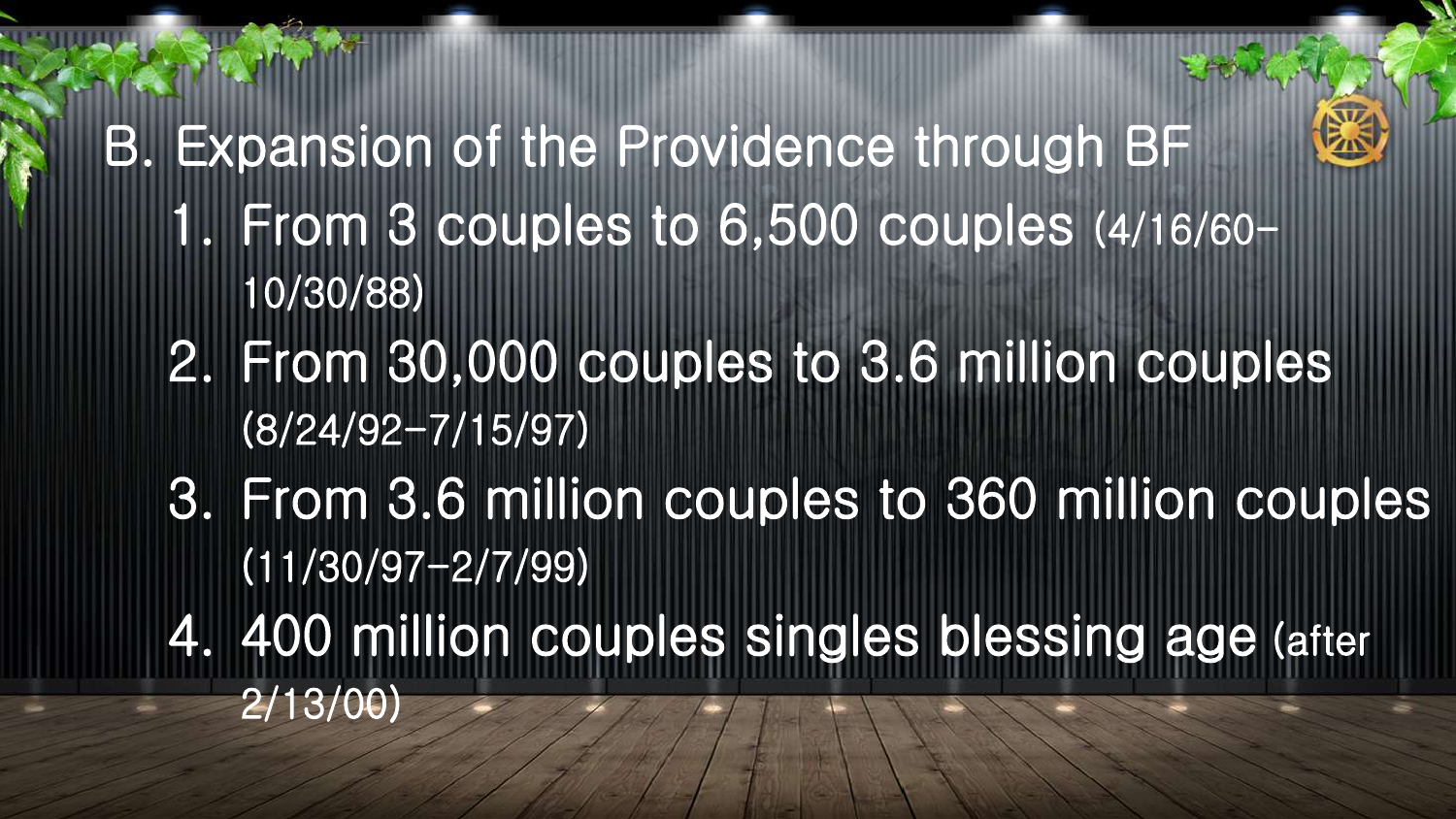### C. Blessed families and registration

- 1. Steps of blessings: Church, national, world, cosmiclevel blessing
- 2. Re-blessing of all blessed families and presentation of Heavenly stamp (1/13/13)
- 3. Blessing of earthly beings and spiritual beings (4/11/99) a. Blessing of earthly beings: 1<sup>st</sup>, 2<sup>nd</sup>, 3<sup>rd</sup> couple b. Blessing of spiritual beings: 1<sup>st</sup>, 2<sup>nd</sup>, 3<sup>rd</sup> couple
- 4. Life stages of BF: Sung-hwa ceremony (Birth, marriage, death, 10/14/11)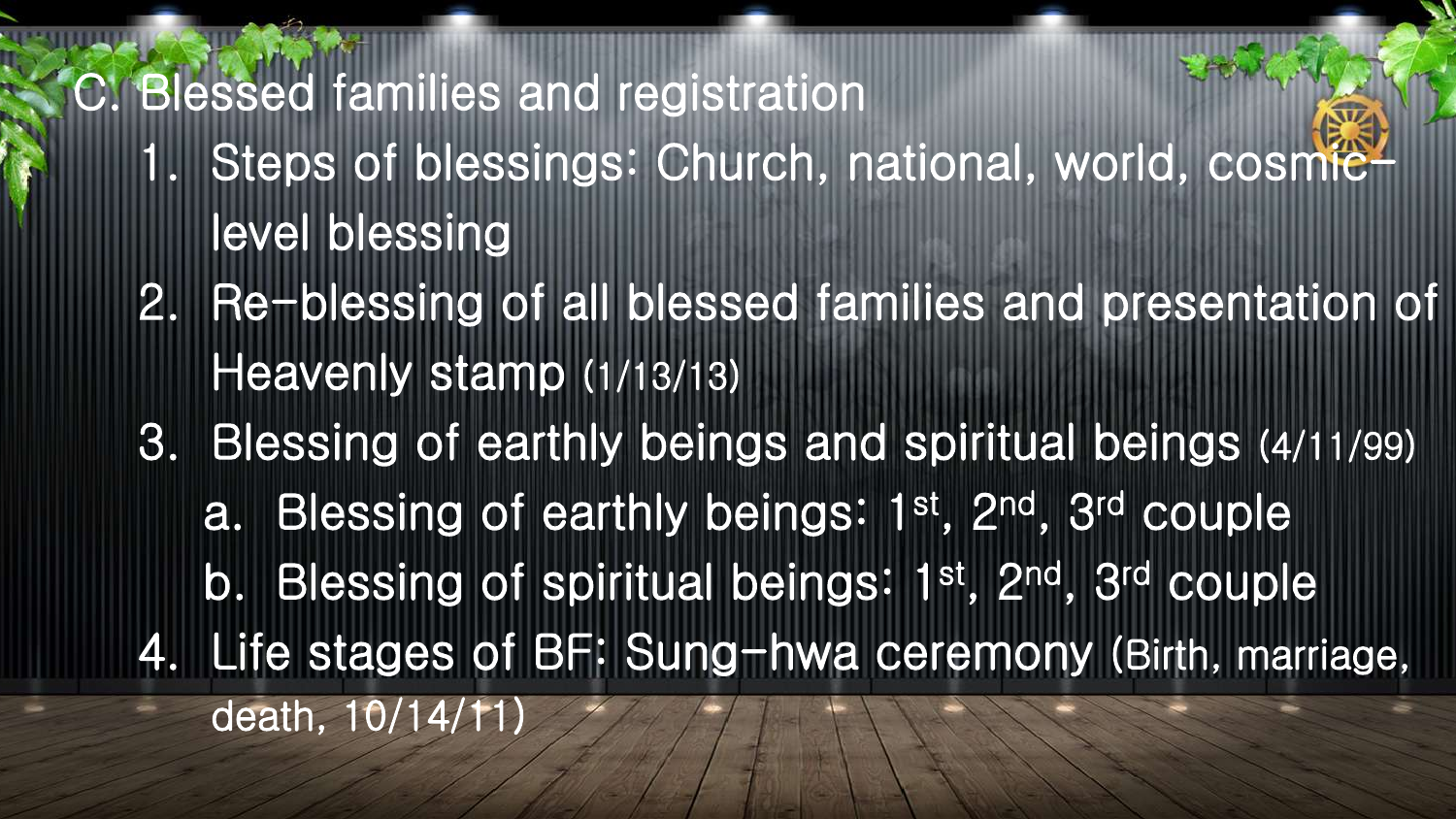A. 1st declaration (8/7/98): AF, AL, AO B. 2nd declaration (8/7/98): Absolute, Unique, Unchanging, Eternal C. 3rd declaration (8/21/98): 1st, 2nd, 3rd Creator D. 4th declaration (8/28/98): Declaration of the Accomplishment of our Destined Task

### Book 10 The Way in the Completed Testament Age: Centering on the Jardim Declarations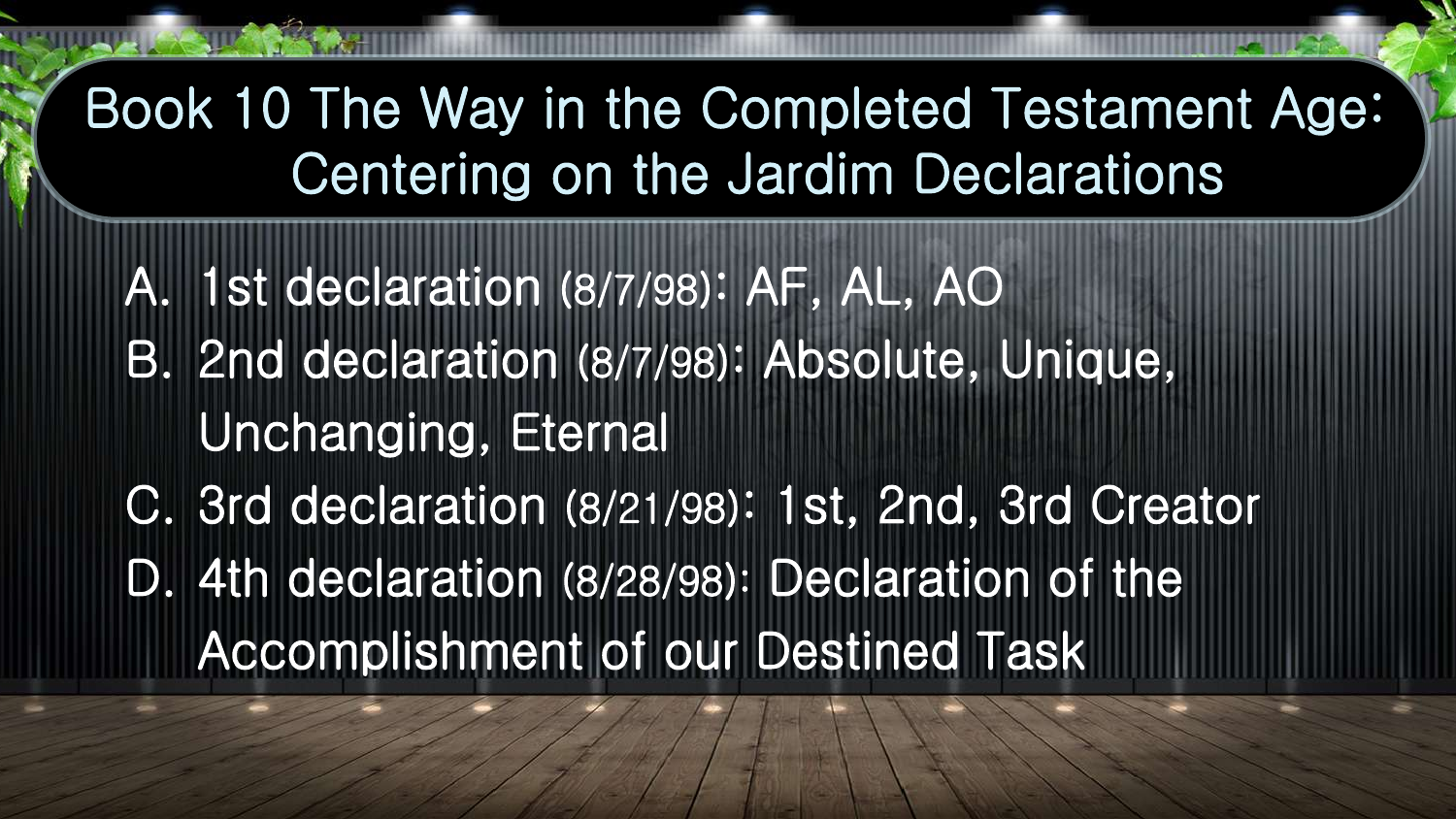E. 5th declaration (9/8/98): Sa Sa Jeol (4.4 Day); Declaration of the Family F. 6th declaration (10/5/98): Ceremony of Liberation and Unification of All Spirits and the Entire Spirit World G. 7th declaration (1/5/99): Declaration of the Cosmic Sa Sa Jeol (4.4 Day)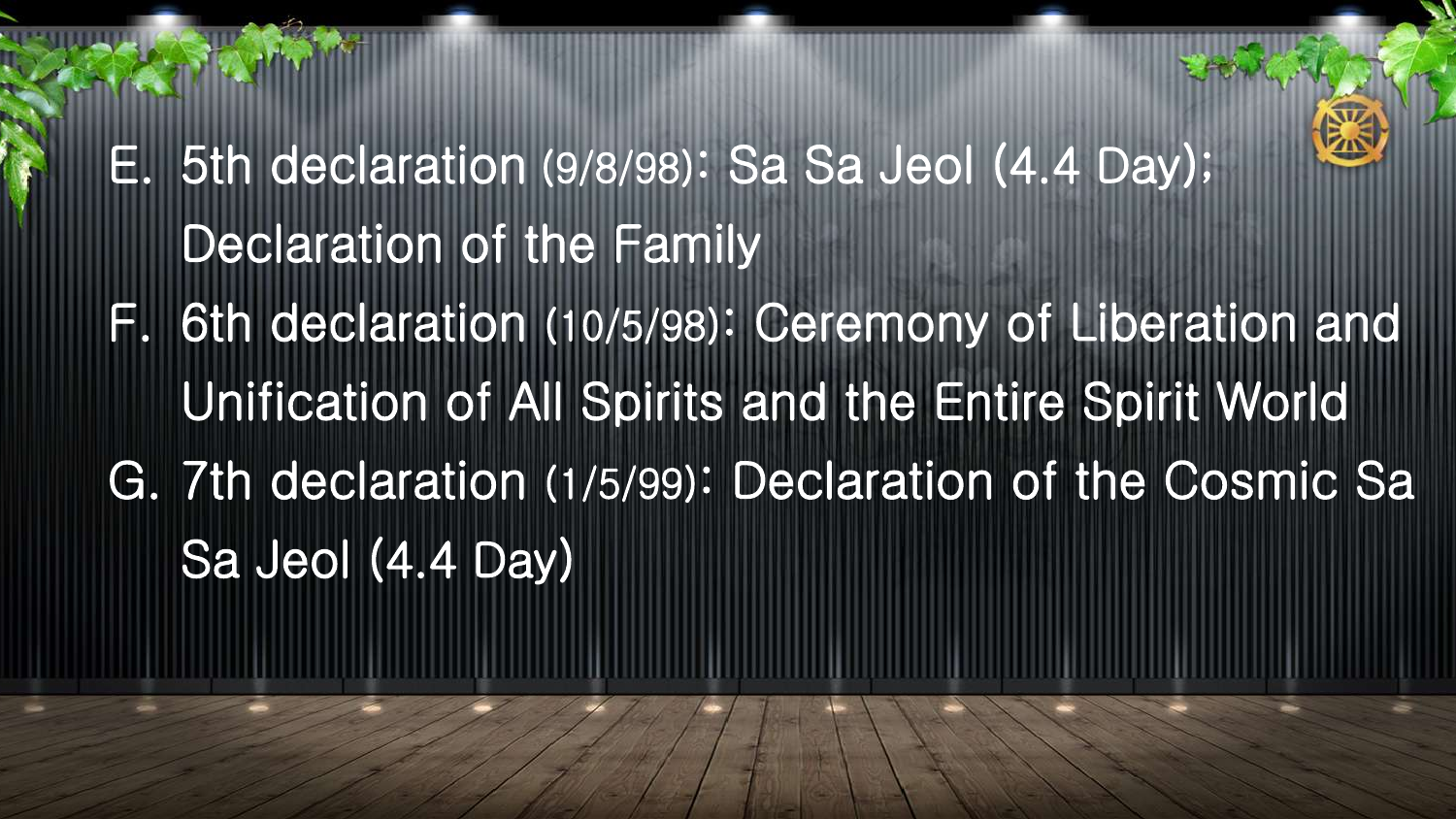A. The Fundamental Order of the Universe 1. God is divine entity of dual characteristics (2/17/71) 2. All things were created in likeness of God's dual characteristics 3. The principle of the existence of universe is the twin system (8/1/96)

### Book 11 The Root of the Universe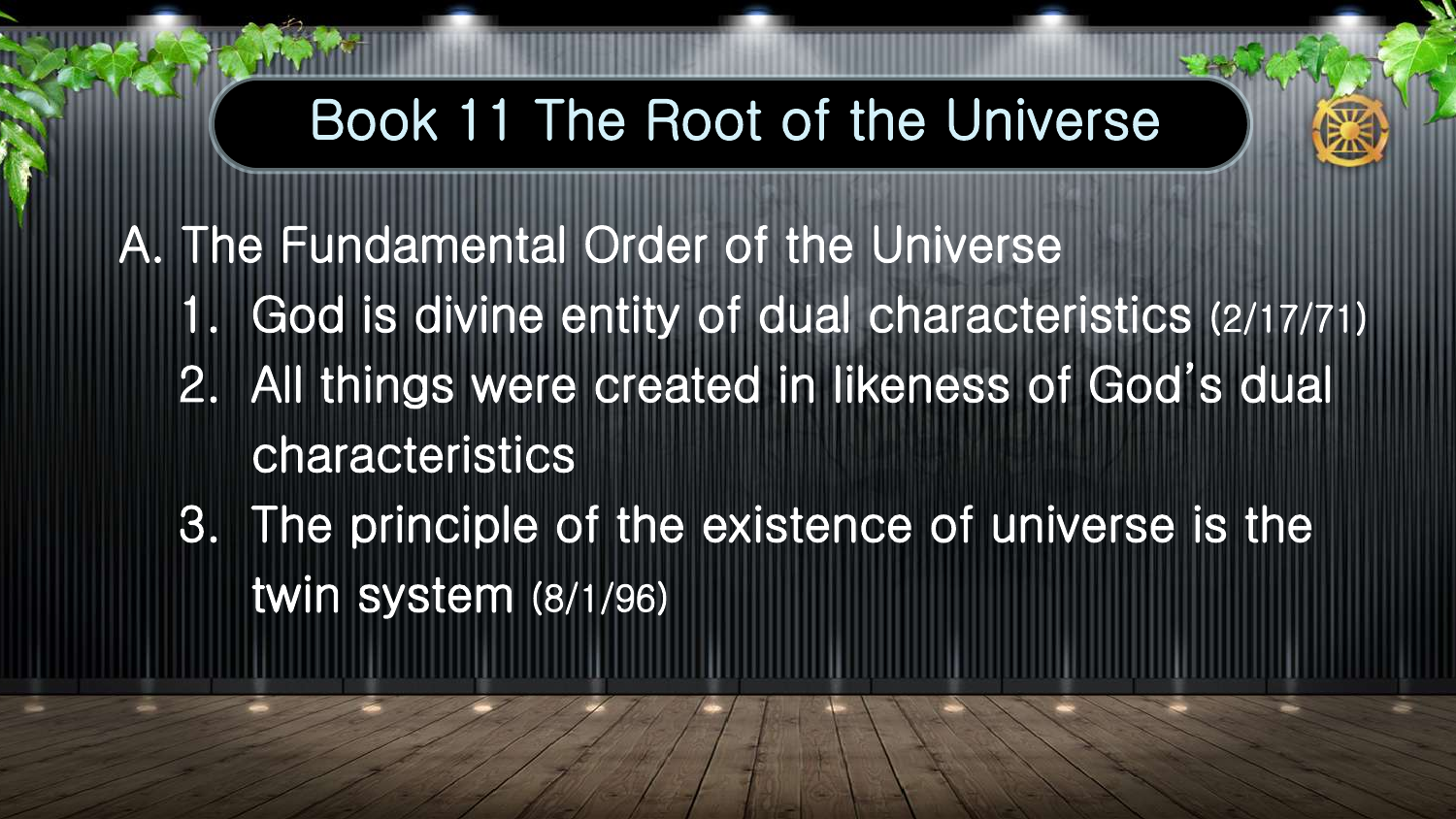B. Creation of human being and perfection of love ideal 1. Perfection of love was the motivation of creation 2. Sexual organ is the original palace of love, life, lineage, and conscience (8/1/96) 3. Sexual organ is Heaven's holy place 4. Sexual organ is the original starting point of TL 5. Purpose of creation is Absolute Sex (8/1/96)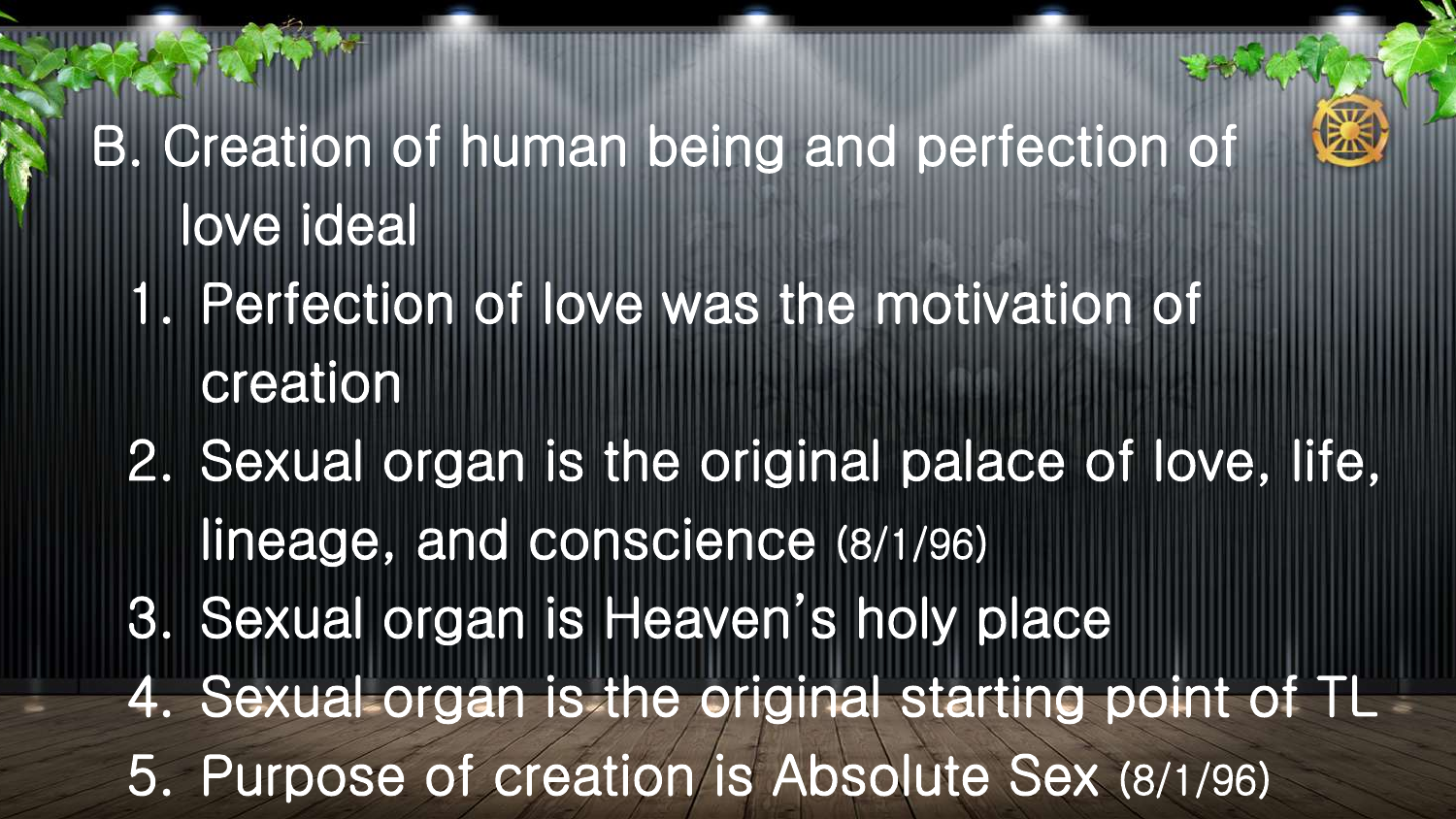C. Fall of Humankind and Restoration (UC's & new confession) 1. Only True Parents 2. Only Blessing 3. Only Absolute Sex 4. Only True Love 5. Only True Family 6. Only 8 GTTM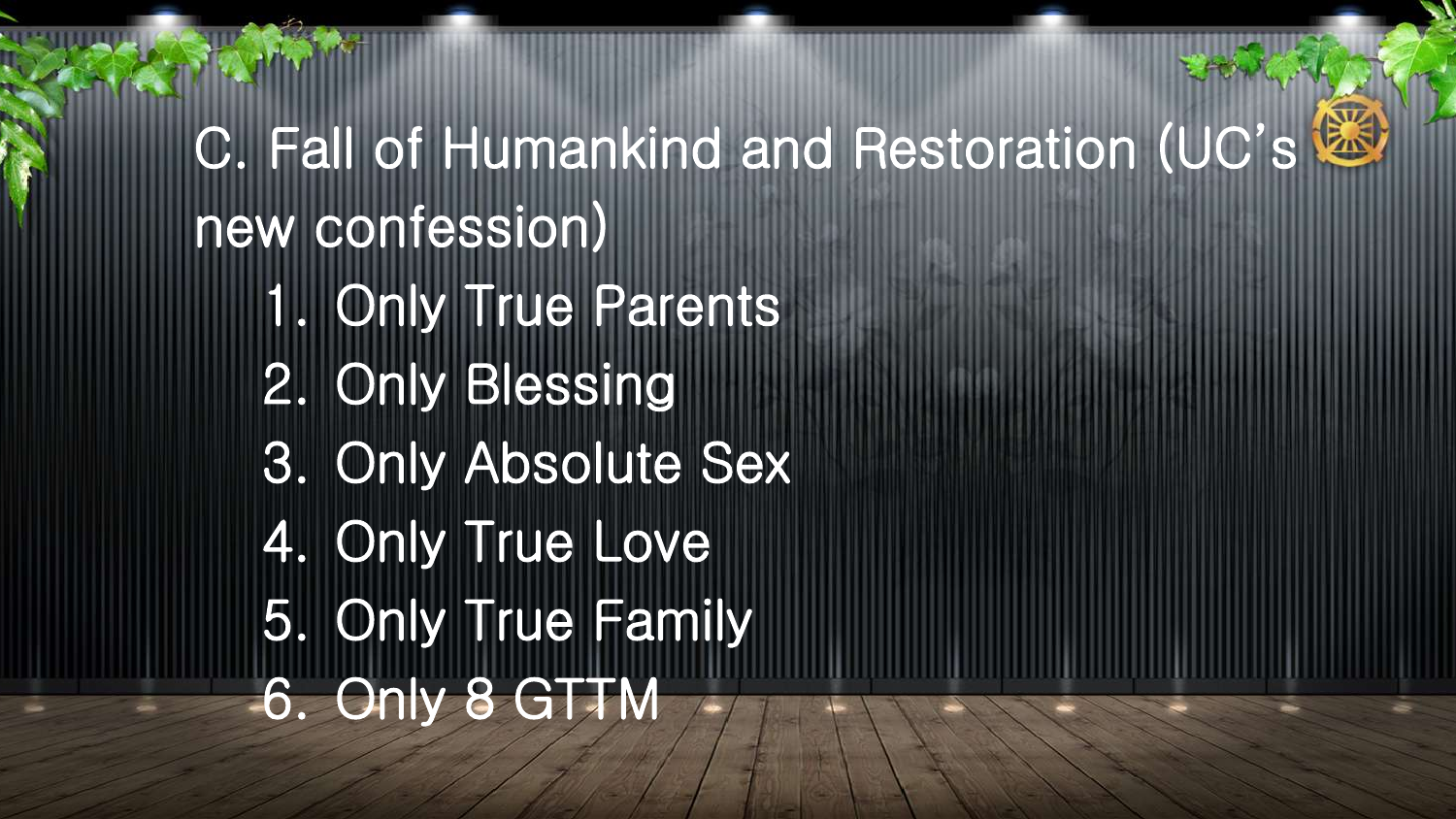A. The 21st century is the oceanic era

- 1. Messiah's mission: Poverty, disease, ignorance, sin
- 2. Ocean is humanity's treasure: God's preparation
- 3. Alaska spirit (NA): Continue until accomplish
- 4. Pantana spirit (SA): Entirely my love

### Book 12 The Pacific Rim Providence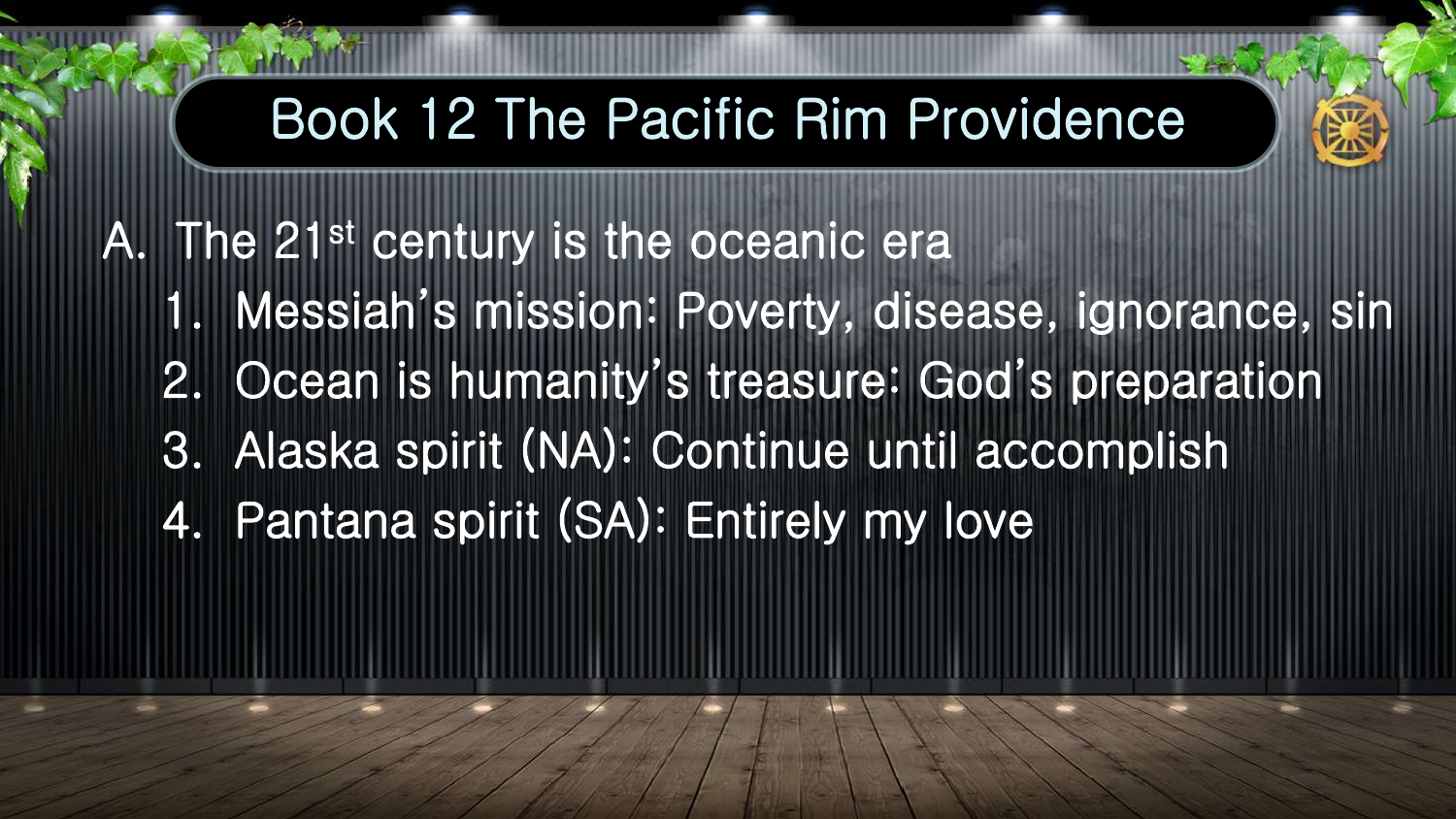# B. Ocean leisure industry and hobby industry 1. Fishing, hunting, and youth education 2. Peace world through hobby industry 3. The Pacific Rim Era and the inauguration of the Island Nations Federation 4. The central nations in the Pacific era are Korea and Japan

5. Inauguration of the Federation of Island Nations (6/16-6/18/96)

6. Ocean Providence centering on Hawaii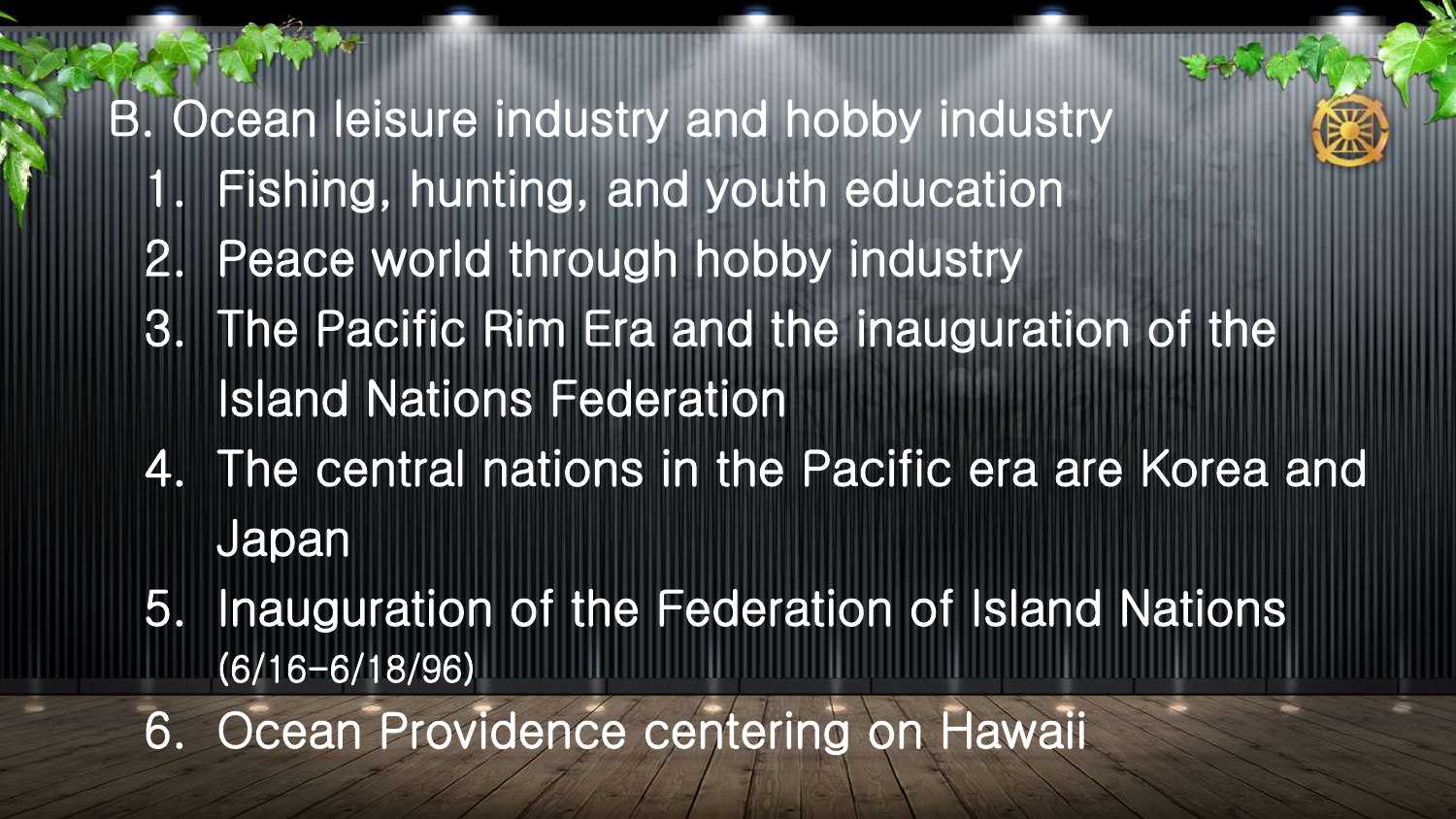### D. Ocean civilization seen from the viewpoint of God'ss Providence

- 1. History of Human Civilization and Japan's mission
- 2. Japan is Eve nation
- E. All civilizations will come to fruition on the Korean peninsula
	- 1. Korean peninsula is a miniature of the world
	- 2. Korea is God's fatherland and hometown (7/8/10)
	- 3. Liberation of God's homeland and Foundation Day (7/8/10)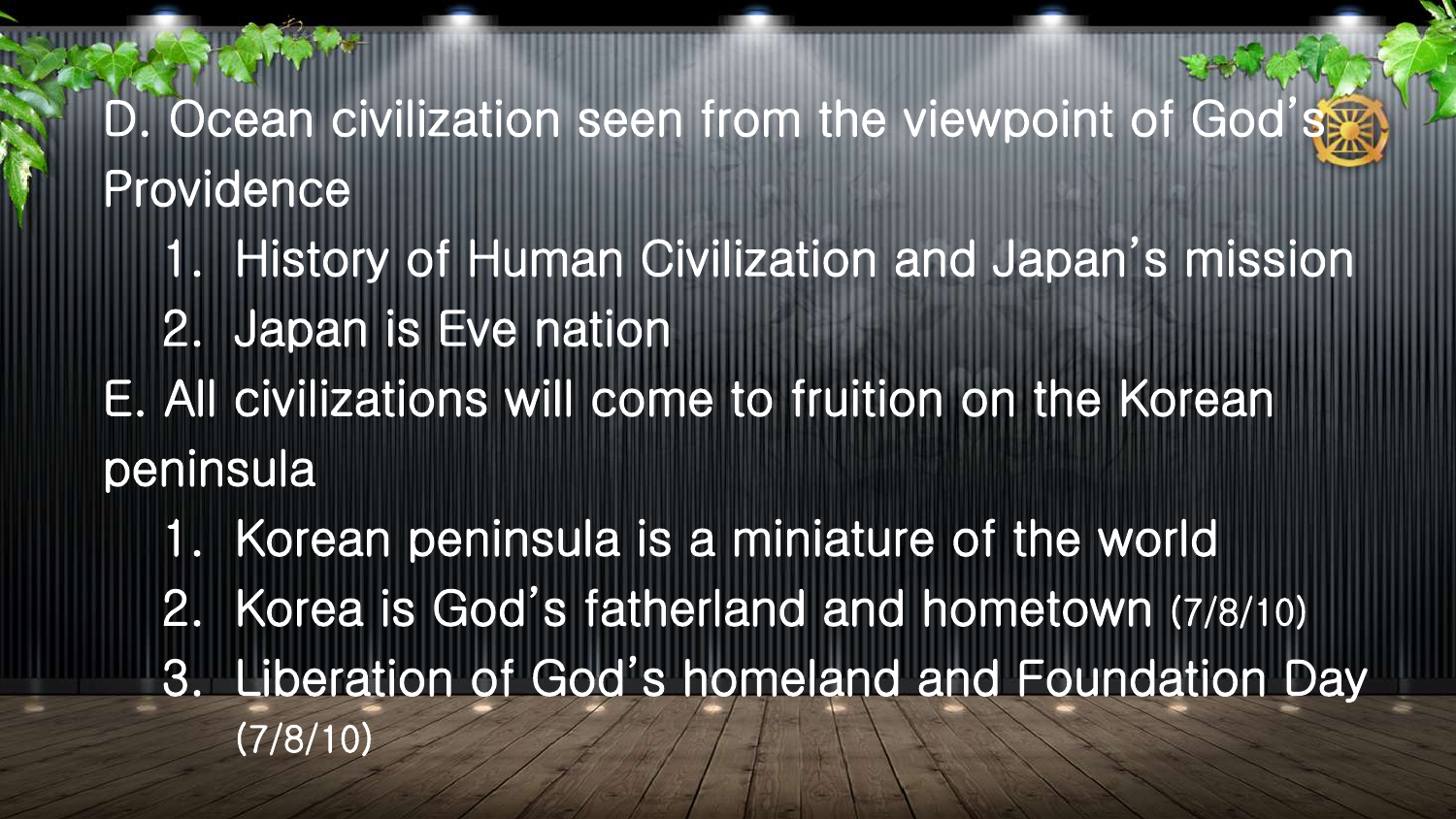- A. The restoration of the True God's homeland (1/13/12) 1. God's homeland is an expansion of the 3 great blessings: Citizen, land, sovereignty 2. Blessed families are the soldiers for the independence
	- of the homeland
	- 3. Our conviction and attitude for the restoration of our homeland

4. Liberation of homeland is through TL



# Book 13 Restoration of the True God's Homeland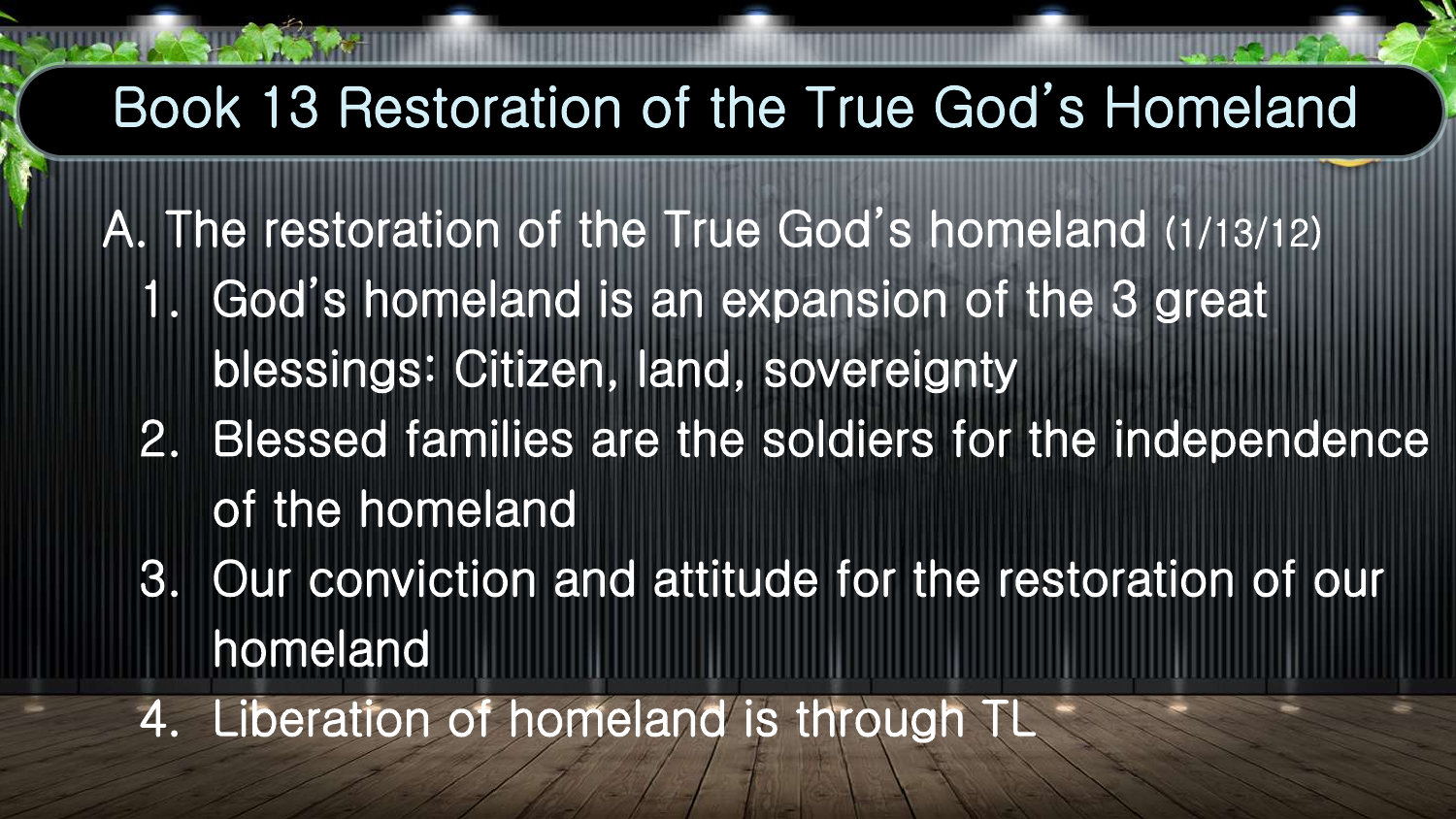### B. Specific method and attitude toward liberation of homeland

- 1. Home church is the internal foundation of the Providence (1978)
- 2. Original significance of Tong Ban Gyeopa activity (1980's)
- 3. Tribal messiah activity (9/1/91)
- 4. Tong-ban Gyuk-pa and birth registration (8/15/03)
- 5. Our attitude towards making a new start: TL

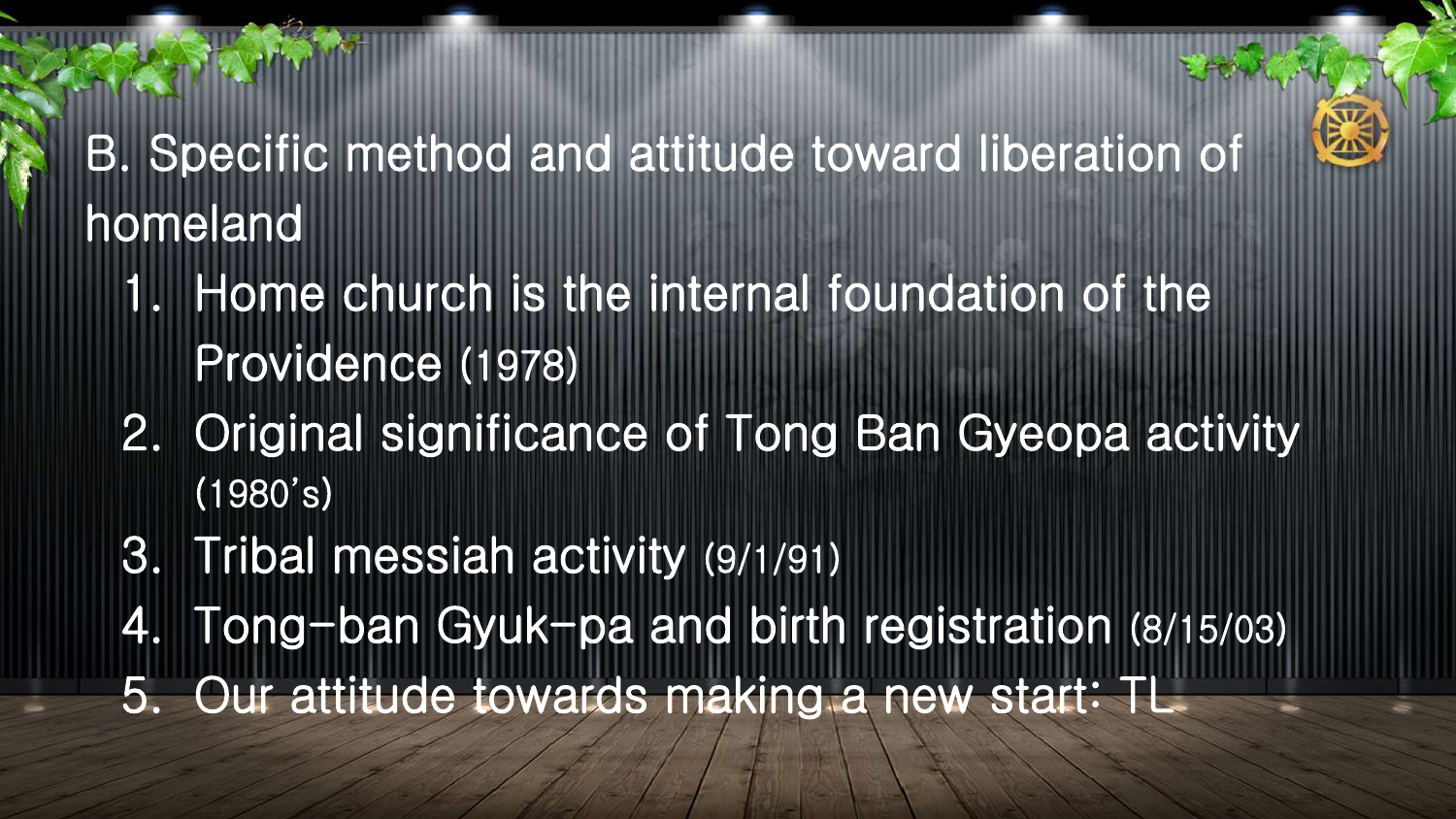C. TP's teaching material for the unification of North and South Korea and the world (2000)

- 1. World Unification and the Unification of North and South Korea through True Love
- 2. The cosmos is My Hometown and Homeland
- 3. Everybody wants True Love
- 4. The Path for America (world) and Humanity in the Last Days
- 5. Life Course that God's royal sons and daughters must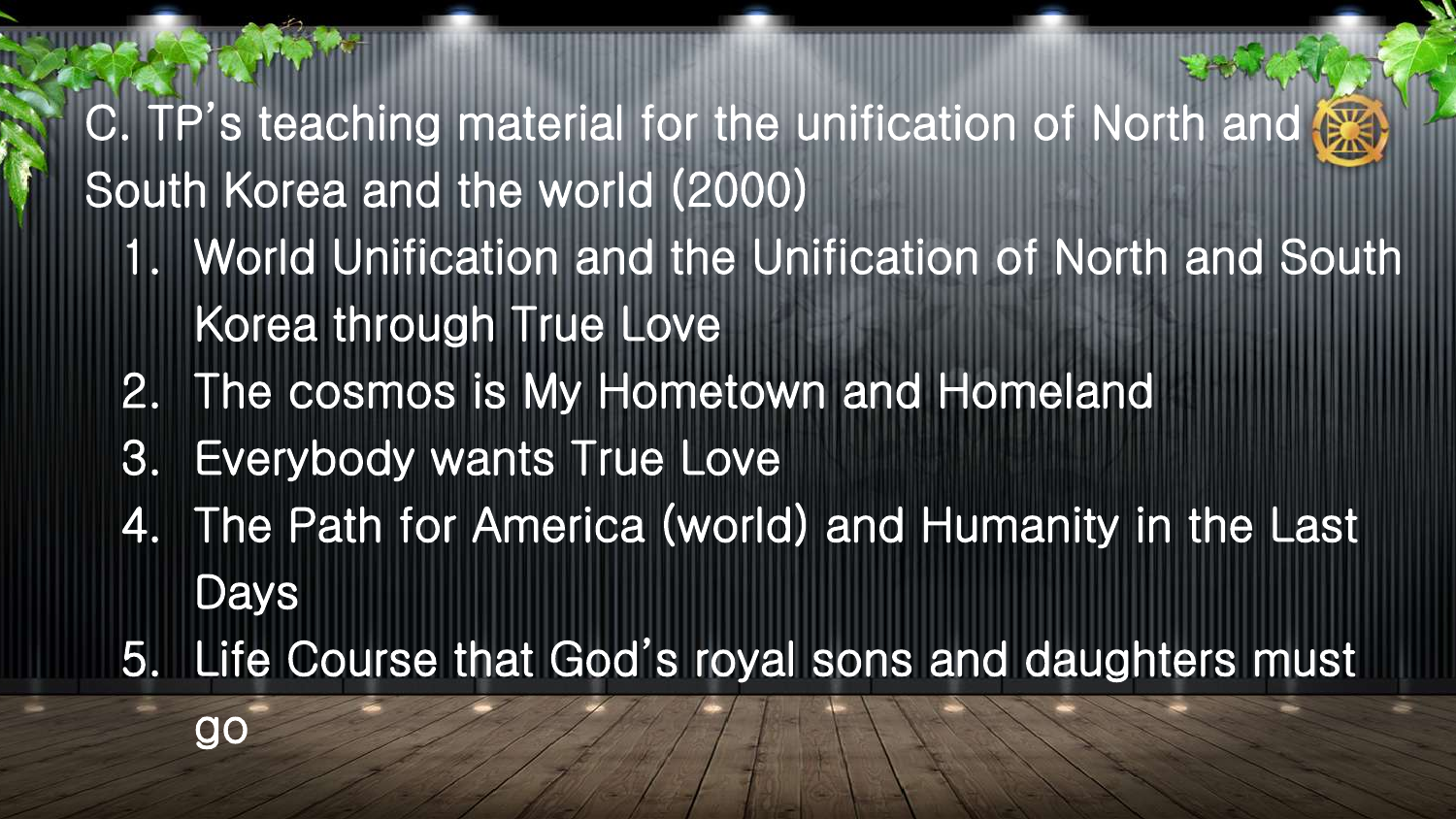A. Meaning of loyalty and filial piety and duty 1. Duty of the family of the filial child, patriot, holy saints, holy sons and daughters (FP2) 2. Ideology of loyalty and filial piety is Korea's central ideology 3. Representative of filial piety, fidelity, and loyalty: Shim Chung, Choon Hyang, Lee Soon Shin

### Book 14 A Life of True Filial Piety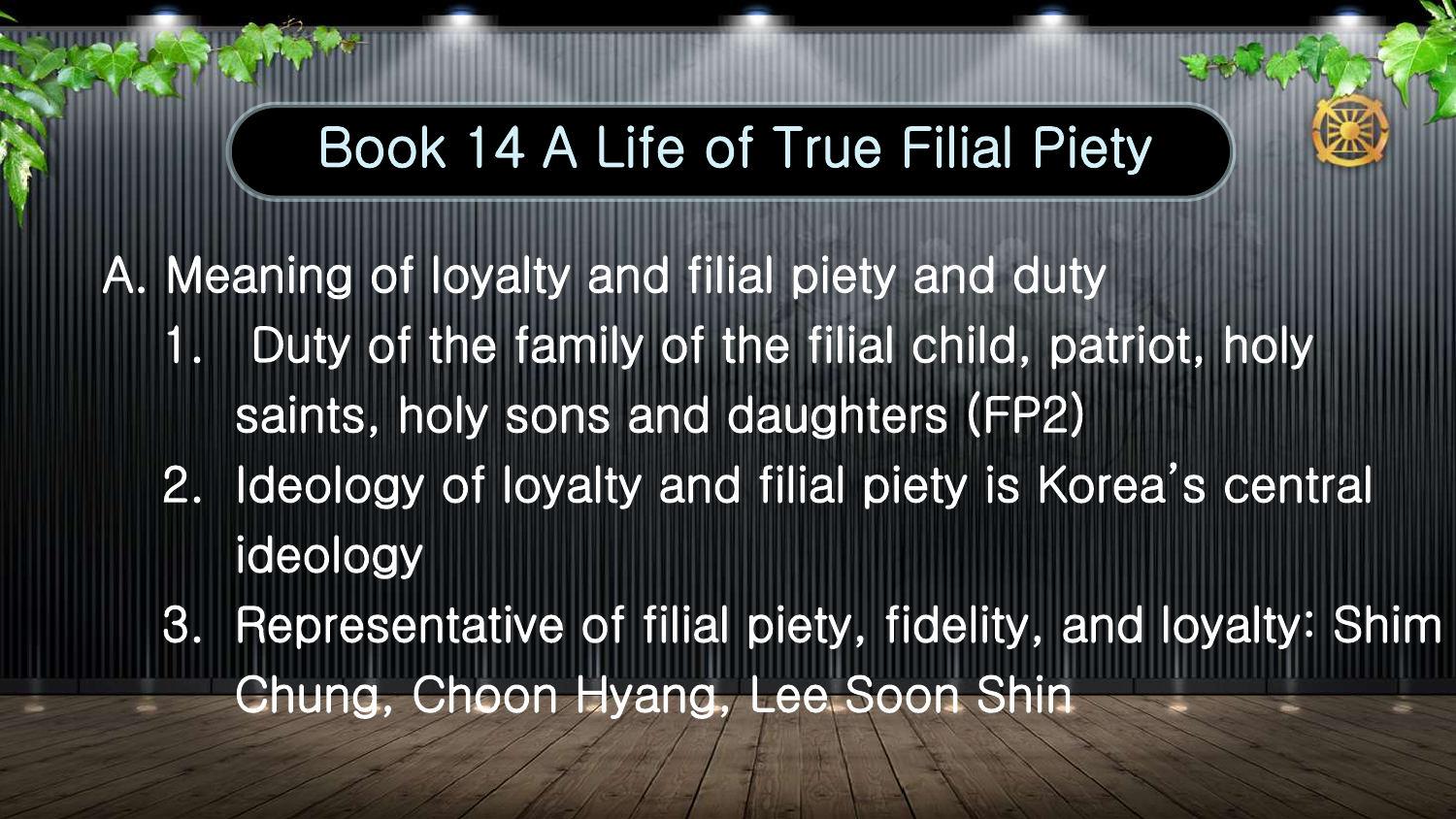B. True Love, loyalty and filial piety are the measuring sticks for Heaven and Hell 1. God wants filial piety, fidelity, and loyalty 2. Have to take revenge for Heaven. 3. Lee Soon Shin: In Korea and in Japan

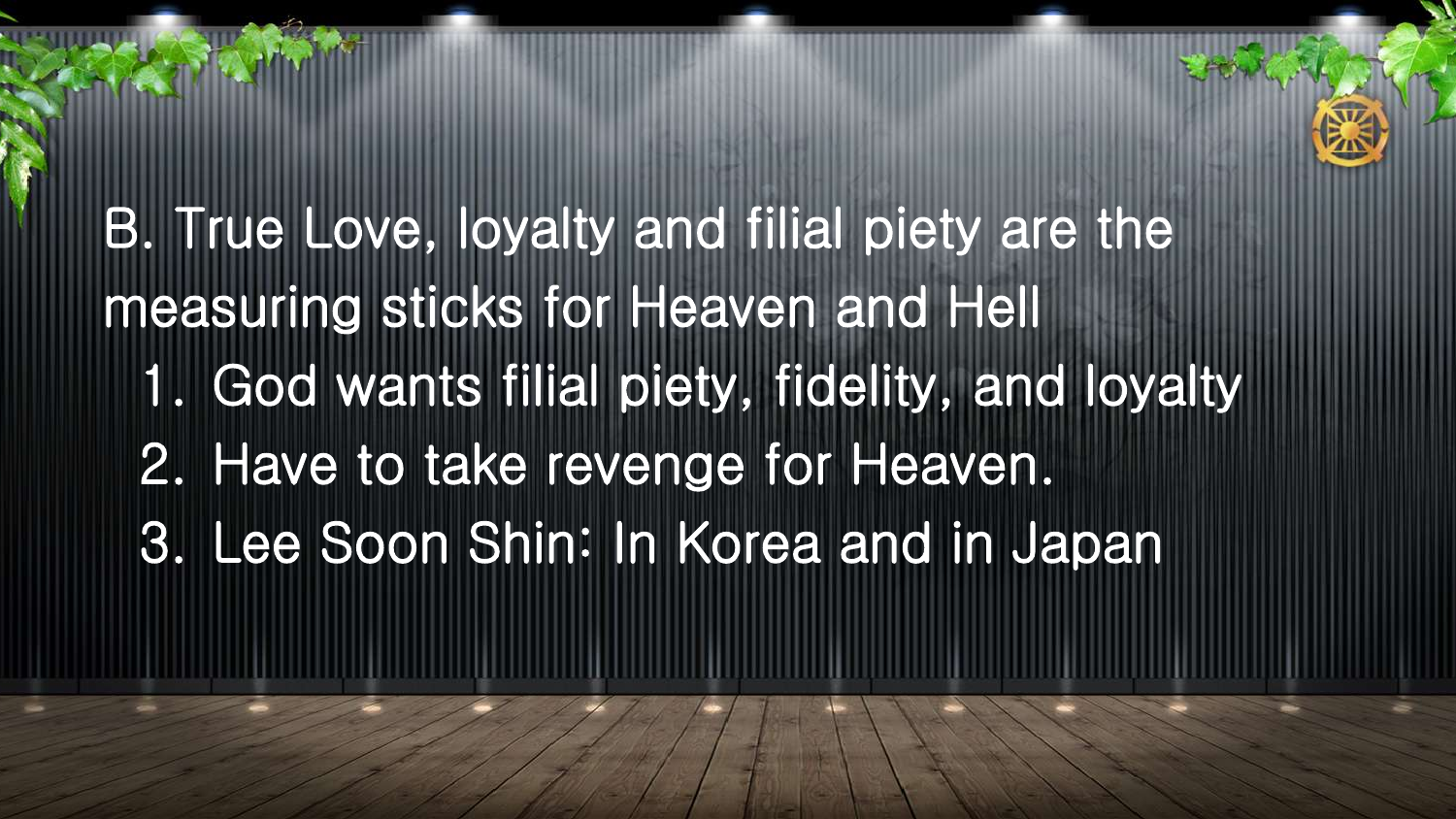C. God and True Parents 1. TP are the standard of filial piety (4/28/02) 2. TP are the subject for the completion of the Providence 3. TP do the work, gives recognition to God 4. TP's way of becoming a filial son (9/14/97)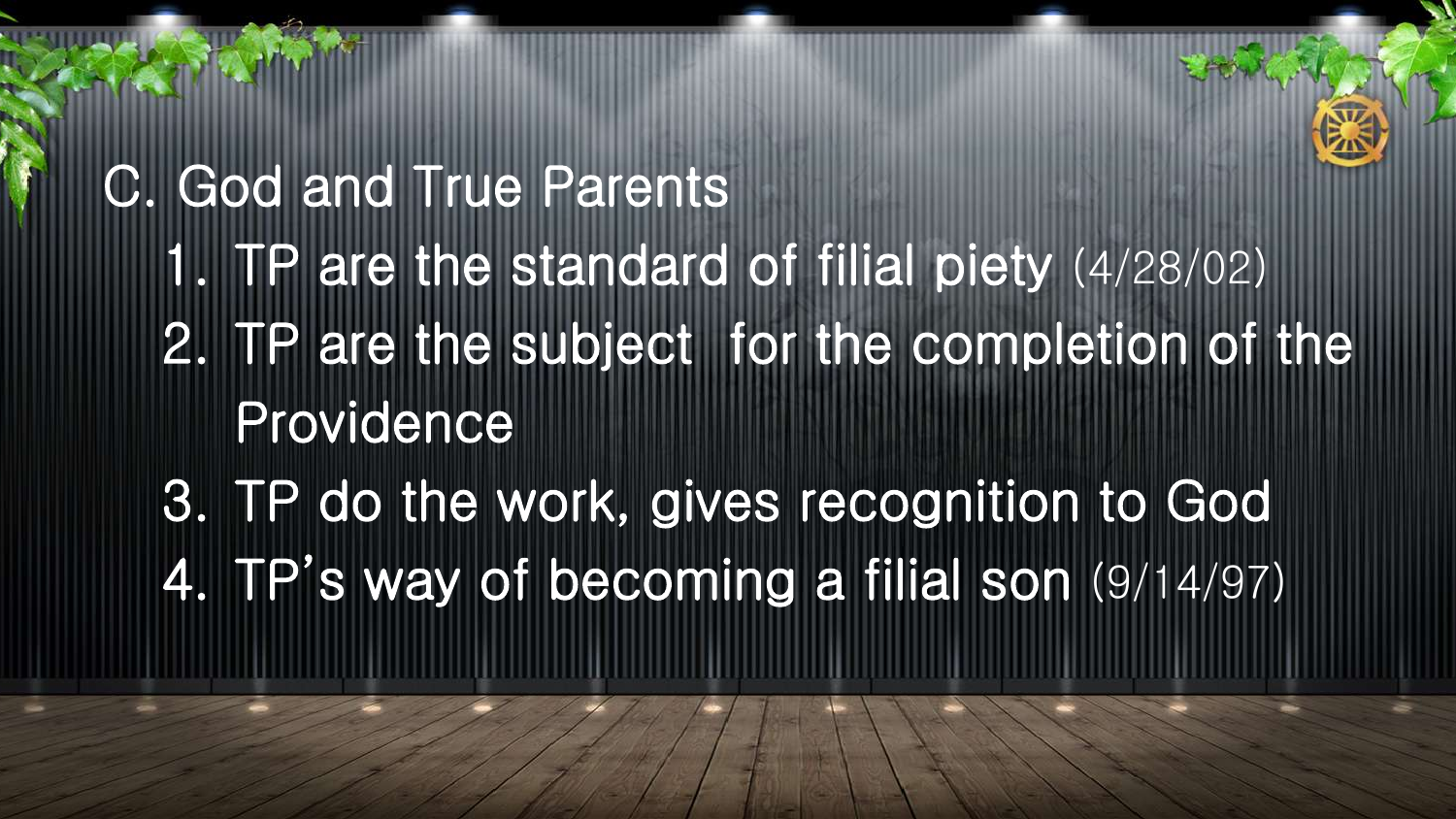A. God's purpose of creation 1. Perfection of TP: ODU Action 2. Perfection of Heavenly Family: Completion of four position foundation 3. Perfection of Heavenly Nation: Expansion of Heavenly Family 4. True Love is the Love of God. 5. Idea family is the foundation of Heaven. 6. Ideal family is the hall of education for Heaven's citizens

## Book 15 True Families and the Family Pledge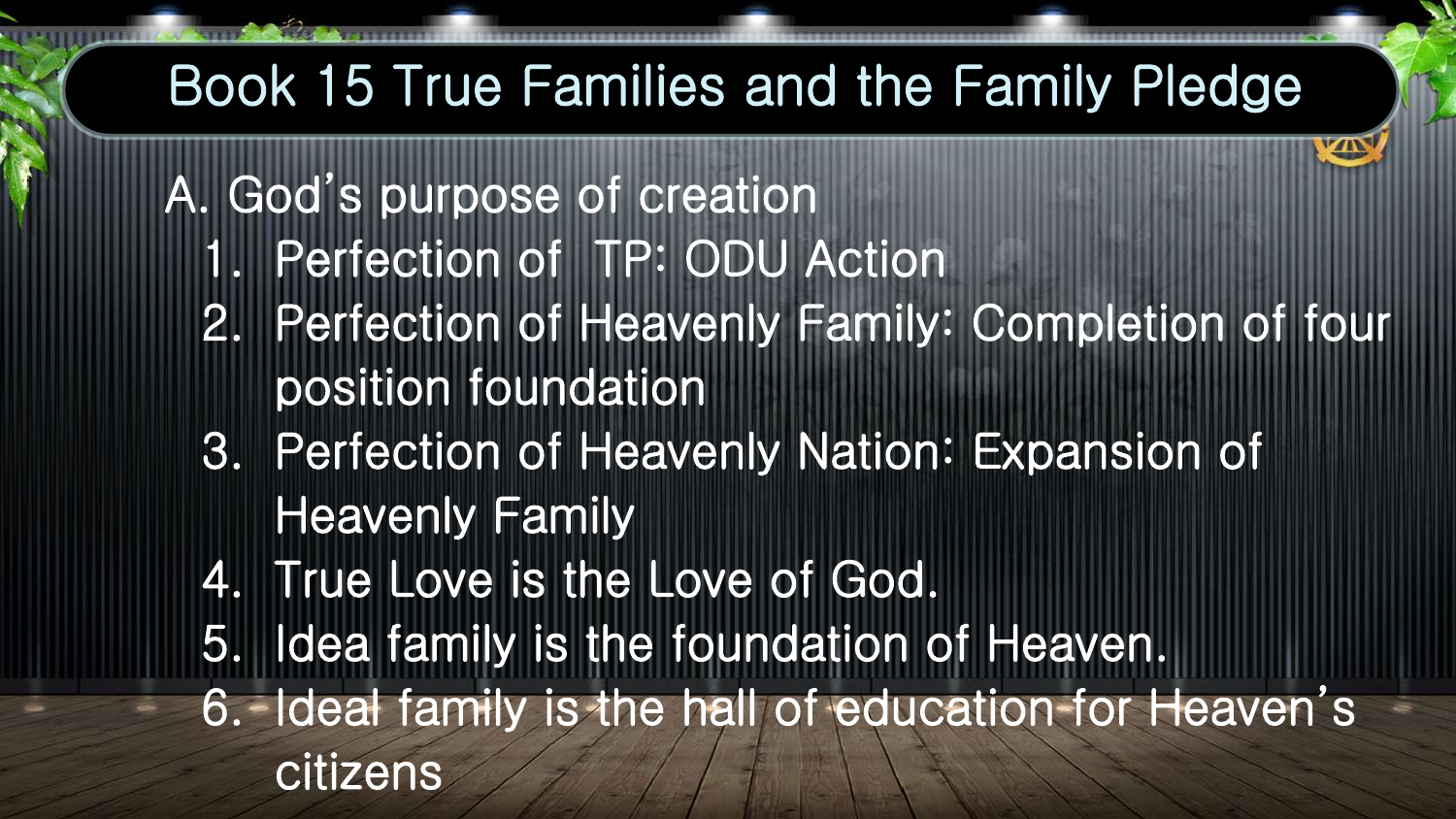B. God and TP 1. God: Spiritual parent, vertical parent, incorporeal parent 2. TP: Physical parent, horizontal parent, corporeal parent 3. God is God of Night; TP are God of Day 4. God reveals Himself embodying TP's body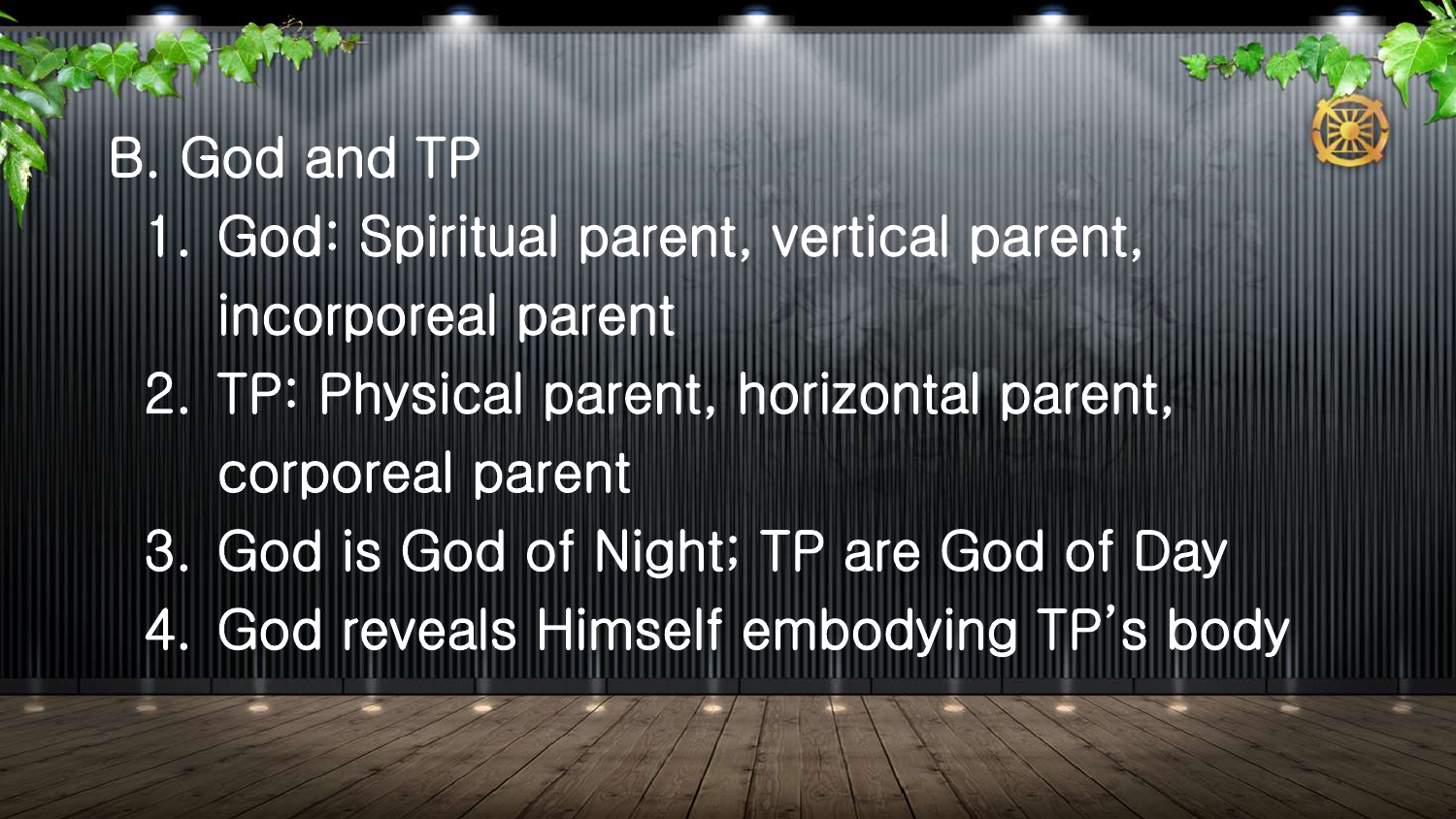C. Way to become CIG citizen 1. Become CIG citizen through union of God and human being in TL a. 3 judgments: Word, character, heart b. 3 revolutions: Indemnity, conscience, heart c. CIG owners and revolution of the heart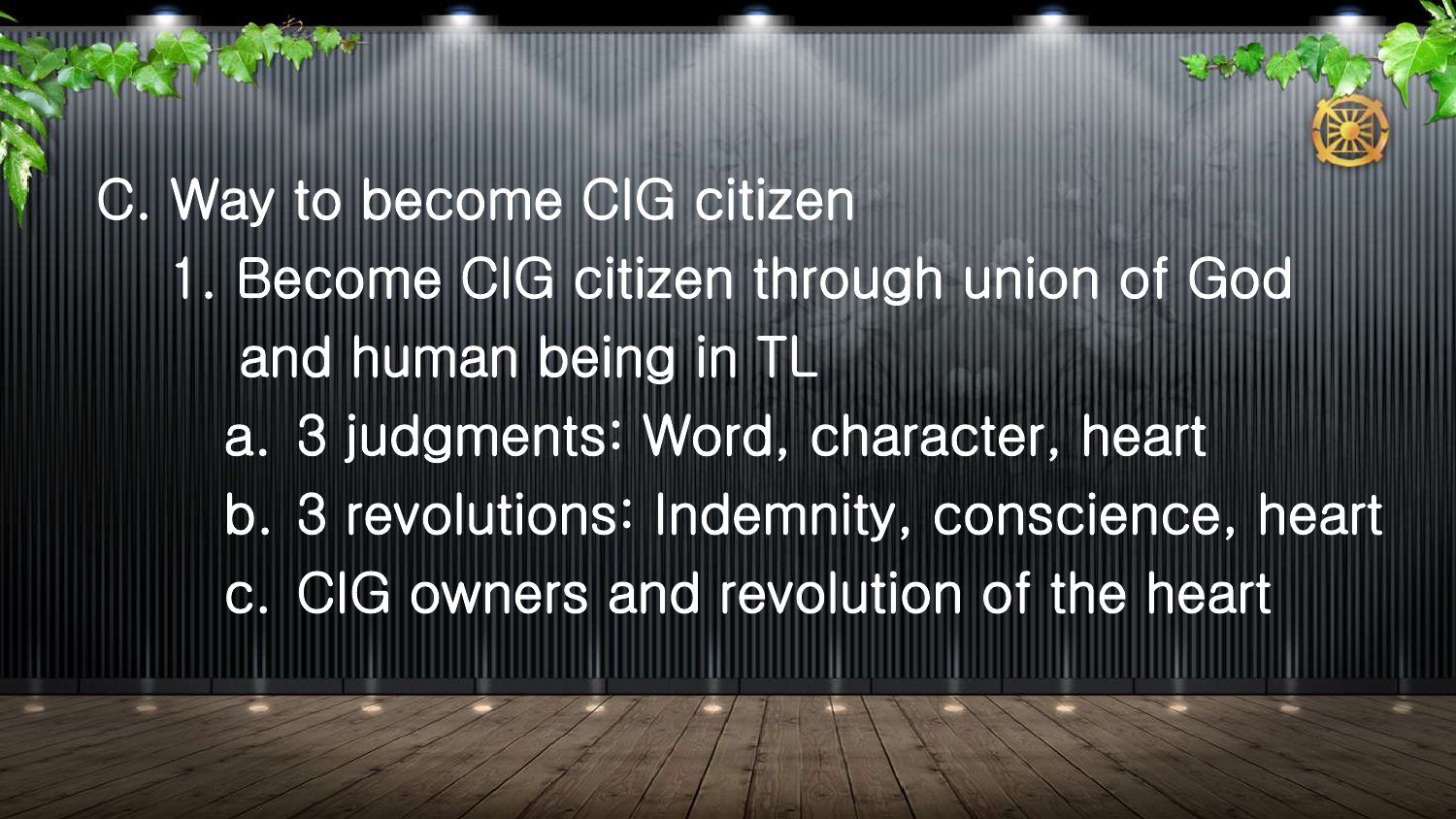2. Life of CIG owner: One heart, one body, one essence (5/3/98; 8/15/98) 1.One heart (origin): Absolute, uniquel unchanging, eternal : Absolute, unique, unchanging, eternal establishment of silent sex, harmony and unification 2. One body (division): One mind, one body, one idea, one core, establishment of moving sex, harmony and unification

- 3. Absolute Faith, Absolute Love, Absolute Obedience, Absolute Subject, establishment of pure love sex, harmony and unification
	- a. 8 stages of purity: Pure righteousness, purity, pure lineage, pure love, pure filial piety, pure loyalty, pure saints, pure holy sons and daughters b. Inheritance in the SW is reproduction of children (3/8/97)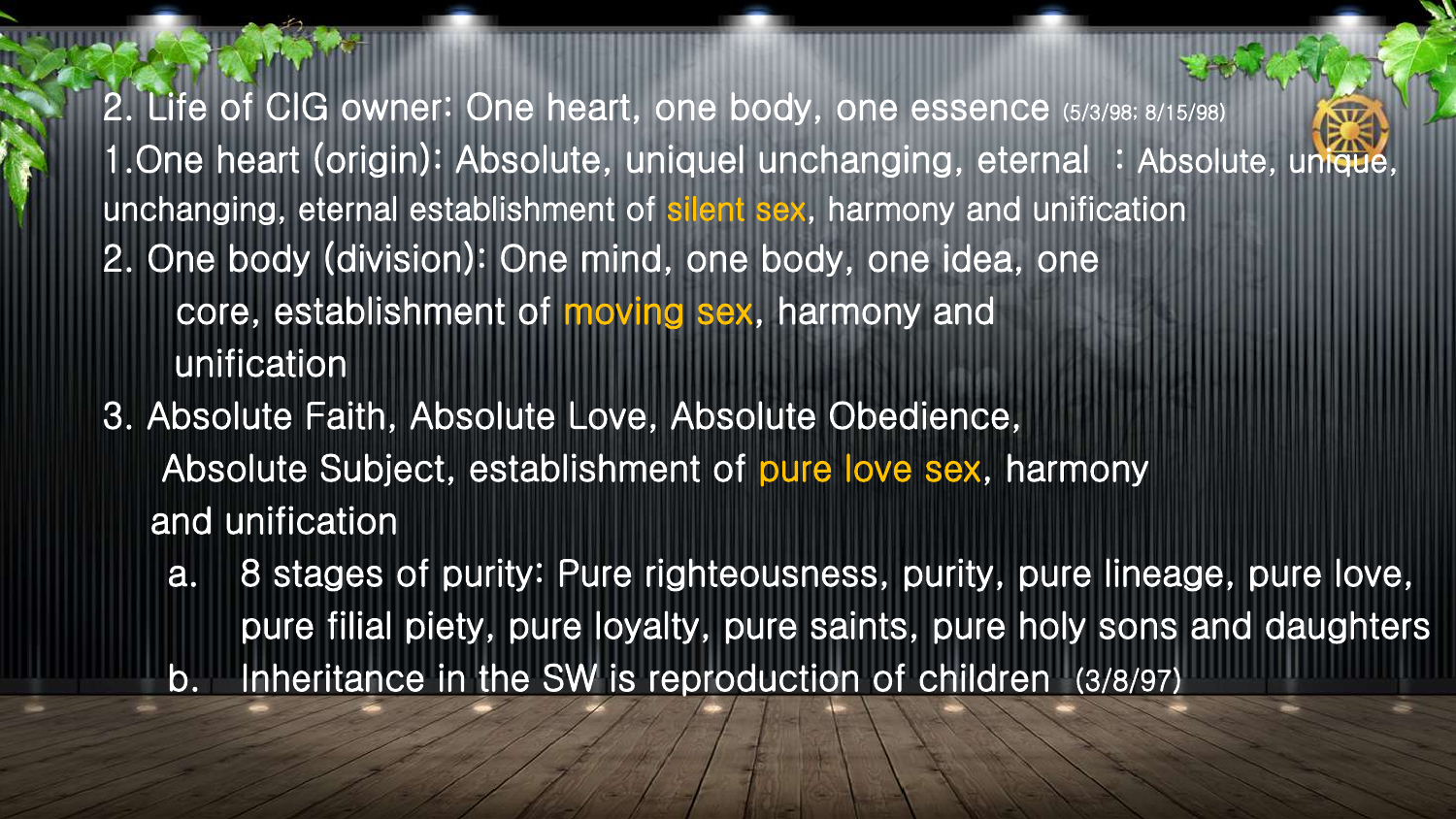A. Proclamation of the Family Pledge and prerequisite 1. Background of how FP came to be 2. Meaning and value of FP 3. Blessed families and FP B. FP and explanation of each verse

## Book 16 True Families and the Family PLedge